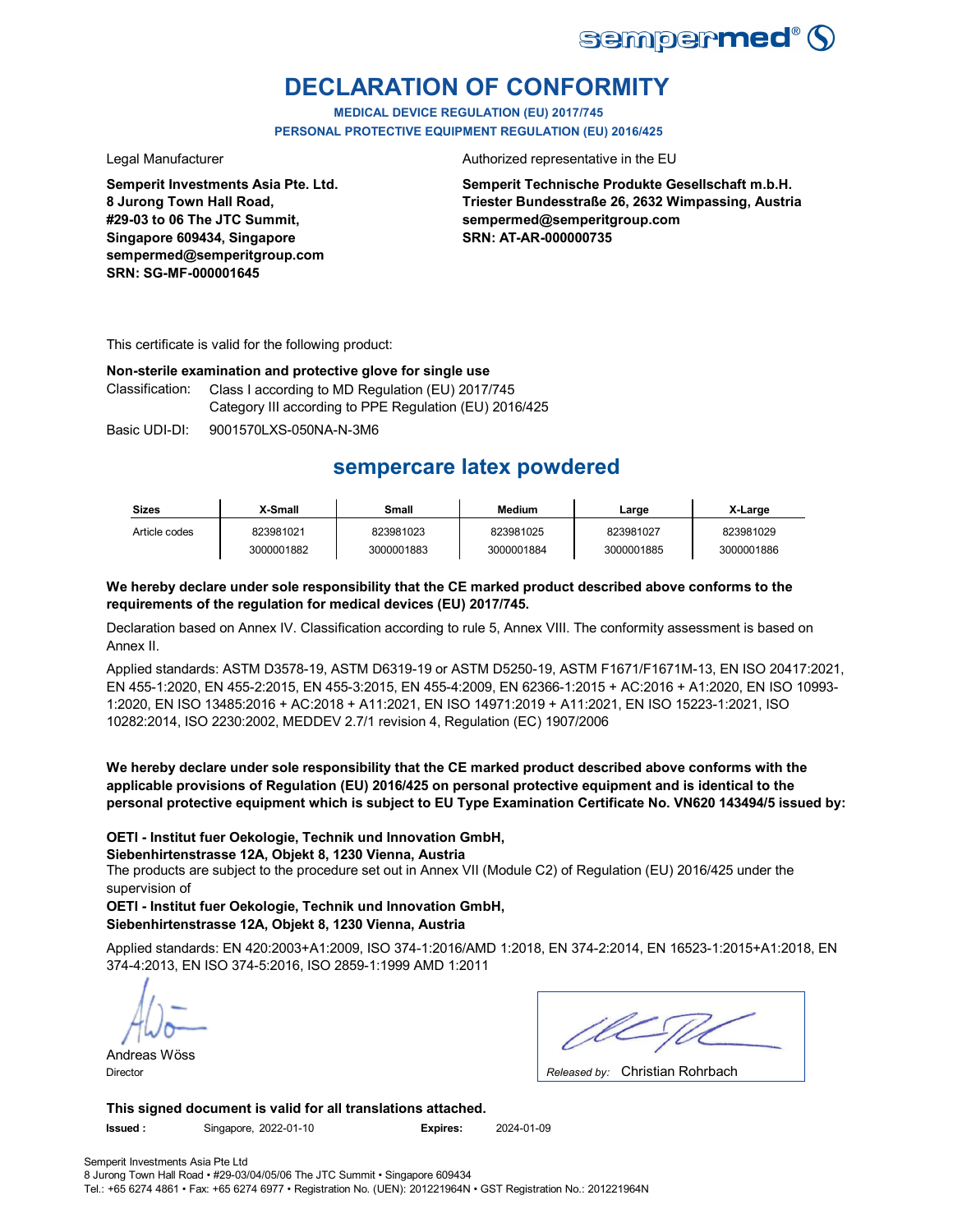

# **KONFORMITÄTSERKLÄRUNG**

MEDIZINPRODUKTEVERORDNUNG (EU) 2017/745 VERORDNUNG (EU) 2016/425 FÜR PERSÖNLICHE SCHUTZAUSRÜSTUNG

**Semperit Investments Asia Pte. Ltd. 8 Jurong Town Hall Road, #29-03 to 06 The JTC Summit, Singapore 609434, Singapore sempermed@semperitgroup.com SRN: SG-MF-000001645**

#### Hersteller EU-Bevollmächtigter

**Semperit Technische Produkte Gesellschaft m.b.H. Triester Bundesstraße 26, 2632 Wimpassing, Austria sempermed@semperitgroup.com SRN: AT-AR-000000735**

Dieses Zertifikat ist gültig für die folgenden Produkte:

**Nicht-steriler Untersuchungs- und Schutzhandschuh für den Einmalgebrauch**

Klassifizierung: Klasse I gemäß Medizinprodukteverordnung (EU) 2017/745 Kategorie III gemäß PSA Verordnung (EU) 2016/425

Basic UDI-DI: 9001570LXS-050NA-N-3M6

# **sempercare latex powdered**

| Größen         | X-Small    | Small      | <b>Medium</b> | Large      | X-Large    |
|----------------|------------|------------|---------------|------------|------------|
| Artikelnummern | 823981021  | 823981023  | 823981025     | 823981027  | 823981029  |
|                | 3000001882 | 3000001883 | 3000001884    | 3000001885 | 3000001886 |

### **Wir bestätigen hiermit unter alleiniger Verantwortung, dass die CE gekennzeichneten Produkte mit den Anforderungen der Medizinprodukteverordnung (EU) 2017/745 übereinstimmen.**

Erklärung basierend auf Anhang IV. Klassifizierung gemäß Regel 5, Anhang VIII. Konformitätsbewertung gemäß Anhang II.

Angewandte Normen: ASTM D3578-19, ASTM D6319-19 or ASTM D5250-19, ASTM F1671/F1671M-13, EN ISO 20417:2021, EN 455-1:2020, EN 455-2:2015, EN 455-3:2015, EN 455-4:2009, EN 62366-1:2015 + AC:2016 + A1:2020, EN ISO 10993-1:2020, EN ISO 13485:2016 + AC:2018 + A11:2021, EN ISO 14971:2019 + A11:2021, EN ISO 15223- 1:2021, ISO 10282:2014, ISO 2230:2002, MEDDEV 2.7/1 revision 4, Regulation (EC) 1907/2006

**Wir bestätigen hiermit unter alleiniger Verantwortung, dass die oben genannten CE gekennzeichneten Produkte mit den maßgeblichen Bestimmungen der Verordnung (EU) 2016/425 für Persönliche Schutzausrüstung übereinstimmen und Gegenstand sind der EU-Baumusterprüfbescheinigung Nr. VN620 143494/5 ausgestellt durch:**

### **OETI - Institut fuer Oekologie, Technik und Innovation GmbH, Siebenhirtenstrasse 12A, Objekt 8, 1230 Vienna, Austria**

**OETI - Institut fuer Oekologie, Technik und Innovation GmbH, Siebenhirtenstrasse 12A, Objekt 8, 1230 Vienna, Austria** Die Produkte sind Gegenstand der Verfahren gemäß Annex VII (Module C2) der Verordnung unter Aufsicht von

Angewandte Normen: EN 420:2003+A1:2009, ISO 374-1:2016/AMD 1:2018, EN 374-2:2014, EN 16523-1:2015+A1:2018, EN 374-4:2013, EN ISO 374-5:2016, ISO 2859-1:1999 AMD 1:2011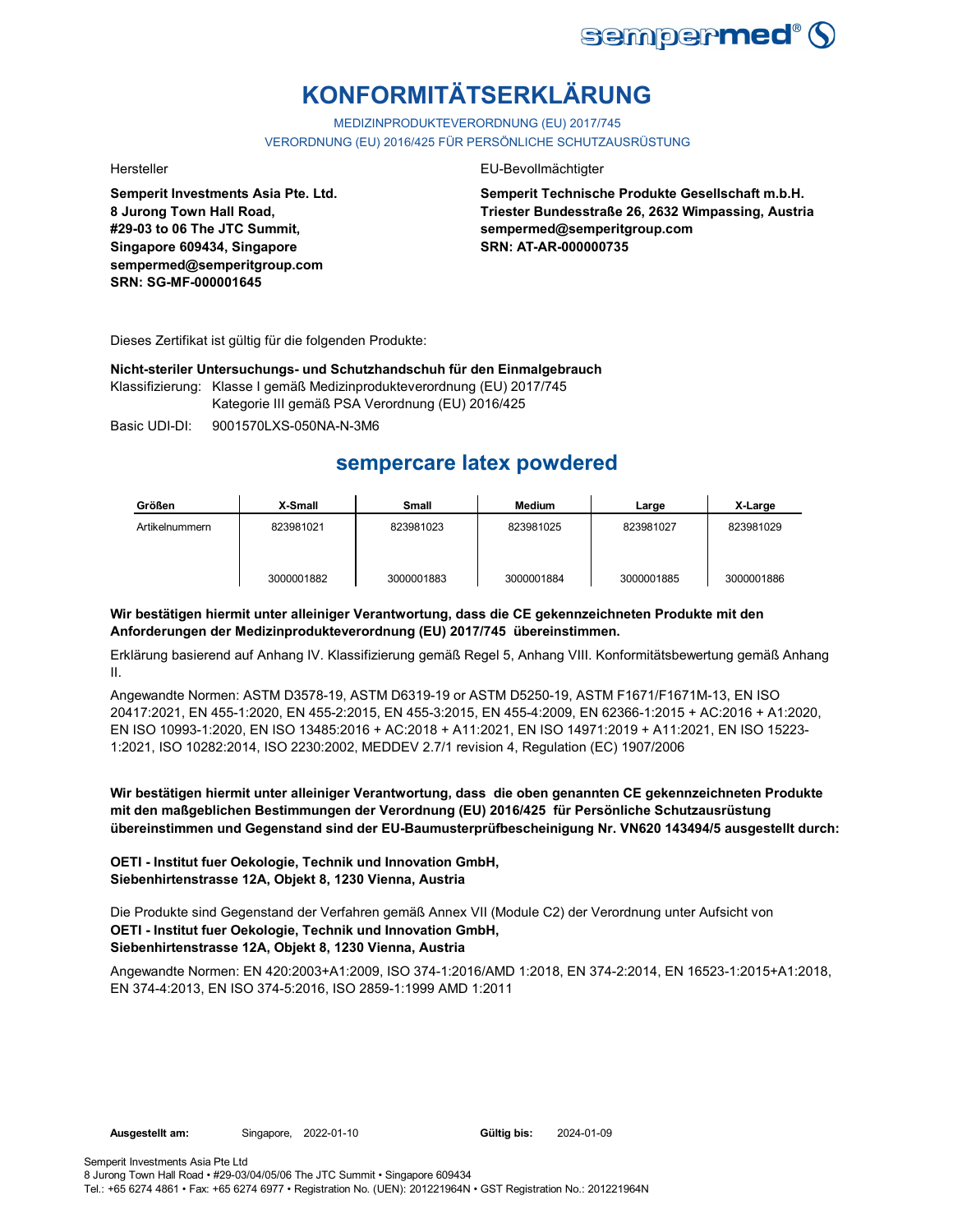

# **DÉCLARATION DE CONFORMITÉ**

RÈGLEMENT POUR LES DISPOSITIFS MÉDICAUX (UE) 2017/745 RÈGLEMENT (UE) 2016/425 POUR L'ÉQUIPEMENT DE PROTECTION INDIVIDUELLE

**Semperit Investments Asia Pte. Ltd. 8 Jurong Town Hall Road, #29-03 to 06 The JTC Summit, Singapore 609434, Singapore sempermed@semperitgroup.com SRN: SG-MF-000001645**

#### Fabricant **Représentant UE**

**Semperit Technische Produkte Gesellschaft m.b.H. Triester Bundesstraße 26, 2632 Wimpassing, Austria sempermed@semperitgroup.com SRN: AT-AR-000000735**

Ce certificat est valable pour les produits suivants :

#### **Gant d'examen et de protection non-stérile à usage unique**

Classification : Classe I selon la règlement pour dispositifs médicaux (UE) 2017/745 Catégorie III selon la règlement EPI (UE) 2016/425

Basic UDI-DI: 9001570LXS-050NA-N-3M6

## **sempercare latex powdered**

| Tailles           | X-Small    | Small      | Medium     | Large      | X-Large    |
|-------------------|------------|------------|------------|------------|------------|
| Numéros d'article | 823981021  | 823981023  | 823981025  | 823981027  | 823981029  |
|                   | 3000001882 | 3000001883 | 3000001884 | 3000001885 | 3000001886 |

#### **Par la présente, nous déclarons sous notre propre responsabilité que les produits portant le symbole CE sont conformes aux exigences de la règlement sur les dispositifs médicaux (EU) 2017/745.**

La déclaration se fonde sur l'annexe IV. Classification selon la règle 5, annexe VIII. Évaluation de la conformité selon l'annexe II.

Normes appliquées : ASTM D3578-19, ASTM D6319-19 or ASTM D5250-19, ASTM F1671/F1671M-13, EN ISO 20417:2021, EN 455-1:2020, EN 455-2:2015, EN 455-3:2015, EN 455-4:2009, EN 62366-1:2015 + AC:2016 + A1:2020, EN ISO 10993-1:2020, EN ISO 13485:2016 + AC:2018 + A11:2021, EN ISO 14971:2019 + A11:2021, EN ISO 15223- 1:2021, ISO 10282:2014, ISO 2230:2002, MEDDEV 2.7/1 revision 4, Regulation (EC) 1907/2006

**Par la présente, nous déclarons sous notre propre responsabilité que les produits portant le symbole CE mentionnés ci-dessus sont conformes aux dispositions essentielles de la règlement (UE) 2016/425 concernant l'équipement de protection individuelle sont identiques à l'équipement de protection individuelle faisant l'objet du certificat d'examen de type UE numéro VN620 143494/5 délivré par:**

#### **OETI - Institut fuer Oekologie, Technik und Innovation GmbH, Siebenhirtenstrasse 12A, Objekt 8, 1230 Vienna, Austria**

**OETI - Institut fuer Oekologie, Technik und Innovation GmbH,**  Les produits sont soumis aux procédures visées dans l'annexe VII (Module C2) de la règlement sous la surveillance de

### **Siebenhirtenstrasse 12A, Objekt 8, 1230 Vienna, Austria**

Normes appliquées : EN 420:2003+A1:2009, ISO 374-1:2016/AMD 1:2018, EN 374-2:2014, EN 16523-1:2015+A1:2018, EN 374-4:2013, EN ISO 374-5:2016, ISO 2859-1:1999 AMD 1:2011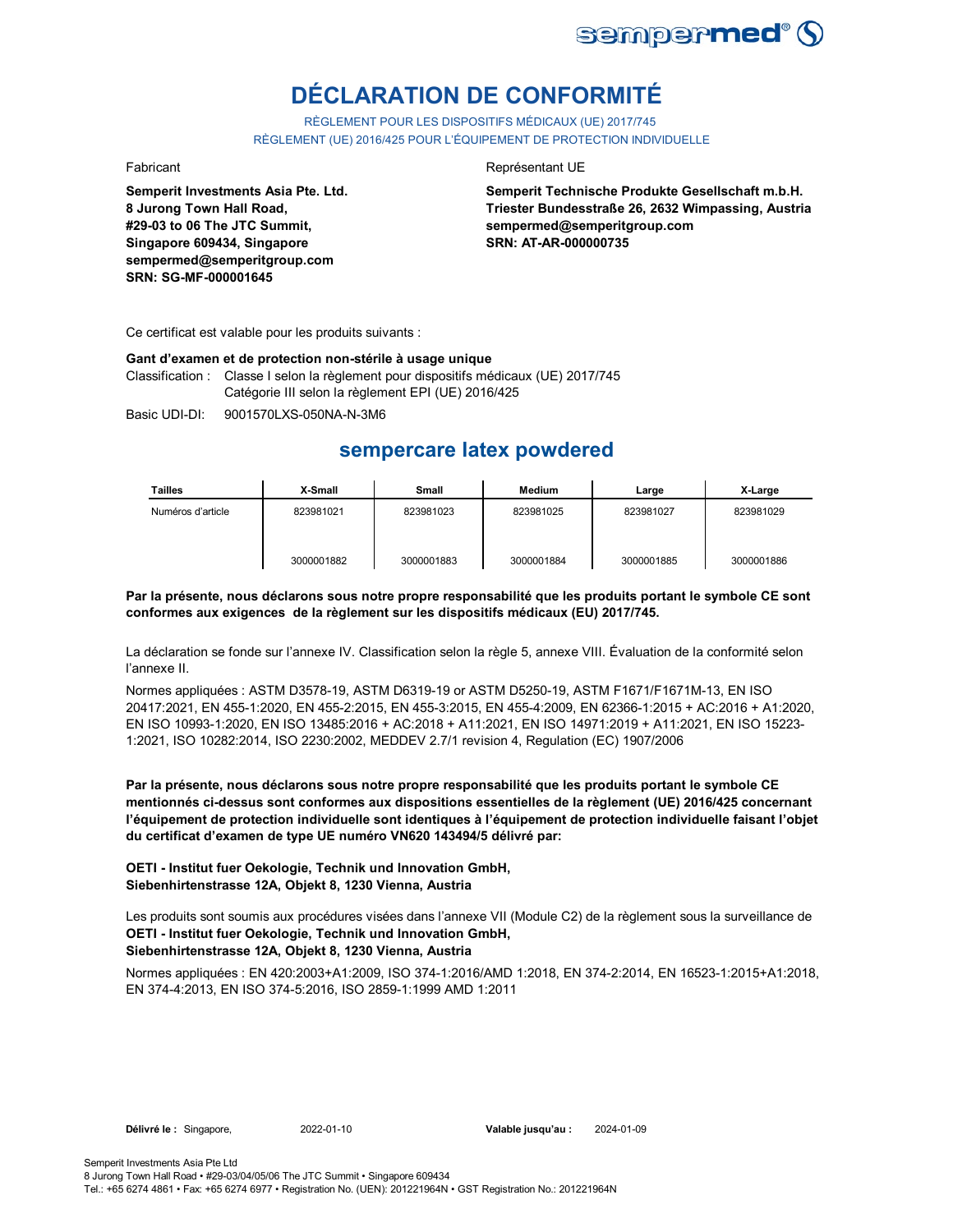

# **DICHIARAZIONE DI CONFORMITÀ**

REGOLAMENTO SUL DISPOSITIVO MEDICO (UE) 2017/745

REGOLAMENTO (UE) 2016/425 DELL'APPARECCHIATURA DI PROTEZIONE INDIVIDUALE

**Semperit Investments Asia Pte. Ltd. 8 Jurong Town Hall Road, #29-03 to 06 The JTC Summit, Singapore 609434, Singapore sempermed@semperitgroup.com SRN: SG-MF-000001645**

#### Produttore **Rappresentante autorizzato nell'UE**

**Semperit Technische Produkte Gesellschaft m.b.H. Triester Bundesstraße 26, 2632 Wimpassing, Austria sempermed@semperitgroup.com SRN: AT-AR-000000735**

Questo certificato è valido per il seguente prodotto:

#### **Guanto protettivo non sterile monouso da esame**

Clasificazione: Classe I secondo il regolamento dispositivi medici (UE) 2017/745 Categoria III secondo il regolamento (UE) 2016/425 del PPE

Basic UDI-DI: 9001570LXS-050NA-N-3M6

## **sempercare latex powdered**

| Misure          | X-Small    | Small      | <b>Medium</b> | Large      | X-Large    |
|-----------------|------------|------------|---------------|------------|------------|
| Codici articolo | 823981021  | 823981023  | 823981025     | 823981027  | 823981029  |
|                 | 3000001882 | 3000001883 | 3000001884    | 3000001885 | 3000001886 |

#### **Con la presente, dichiariamo sotto la nostra esclusiva responsabilità che il prodotto con marchio CE sopra descritto soddisfa i requisiti del regolamento sui dispositivi medici (UE) 2017/745 .**

Dichiarazione basata sull'allegato IV. Classificazione secondo la regola 5, allegato VIII. La valutazione della conformità si basa sull'allegato II.

Norme applicate: ASTM D3578-19, ASTM D6319-19 or ASTM D5250-19, ASTM F1671/F1671M-13, EN ISO 20417:2021, EN 455-1:2020, EN 455-2:2015, EN 455-3:2015, EN 455-4:2009, EN 62366-1:2015 + AC:2016 + A1:2020, EN ISO 10993-1:2020, EN ISO 13485:2016 + AC:2018 + A11:2021, EN ISO 14971:2019 + A11:2021, EN ISO 15223- 1:2021, ISO 10282:2014, ISO 2230:2002, MEDDEV 2.7/1 revision 4, Regulation (EC) 1907/2006

**Con la presente, dichiariamo sotto la nostra esclusiva responsabilità che il prodotto con marchio CE sopra descritto è conforme alle disposizioni applicabili del Regolamento (UE) 2016/425 sui dispositivi di protezione individuale ed è identico al dispositivo di protezione personale che è soggetto al Certificato di Esame di Tipo UE n. VN620 143494/5 rilasciato da:**

**OETI - Institut fuer Oekologie, Technik und Innovation GmbH, Siebenhirtenstrasse 12A, Objekt 8, 1230 Vienna, Austria**

**OETI - Institut fuer Oekologie, Technik und Innovation GmbH, Siebenhirtenstrasse 12A, Objekt 8, 1230 Vienna, Austria** ed è soggetto alla procedura di cui all'allegato VII (modulo C2) del regolamento (UE) 2016/425 sotto il controllo di

Norme applicate: EN 420:2003+A1:2009, ISO 374-1:2016/AMD 1:2018, EN 374-2:2014, EN 16523-1:2015+A1:2018, EN 374-4:2013, EN ISO 374-5:2016, ISO 2859-1:1999 AMD 1:2011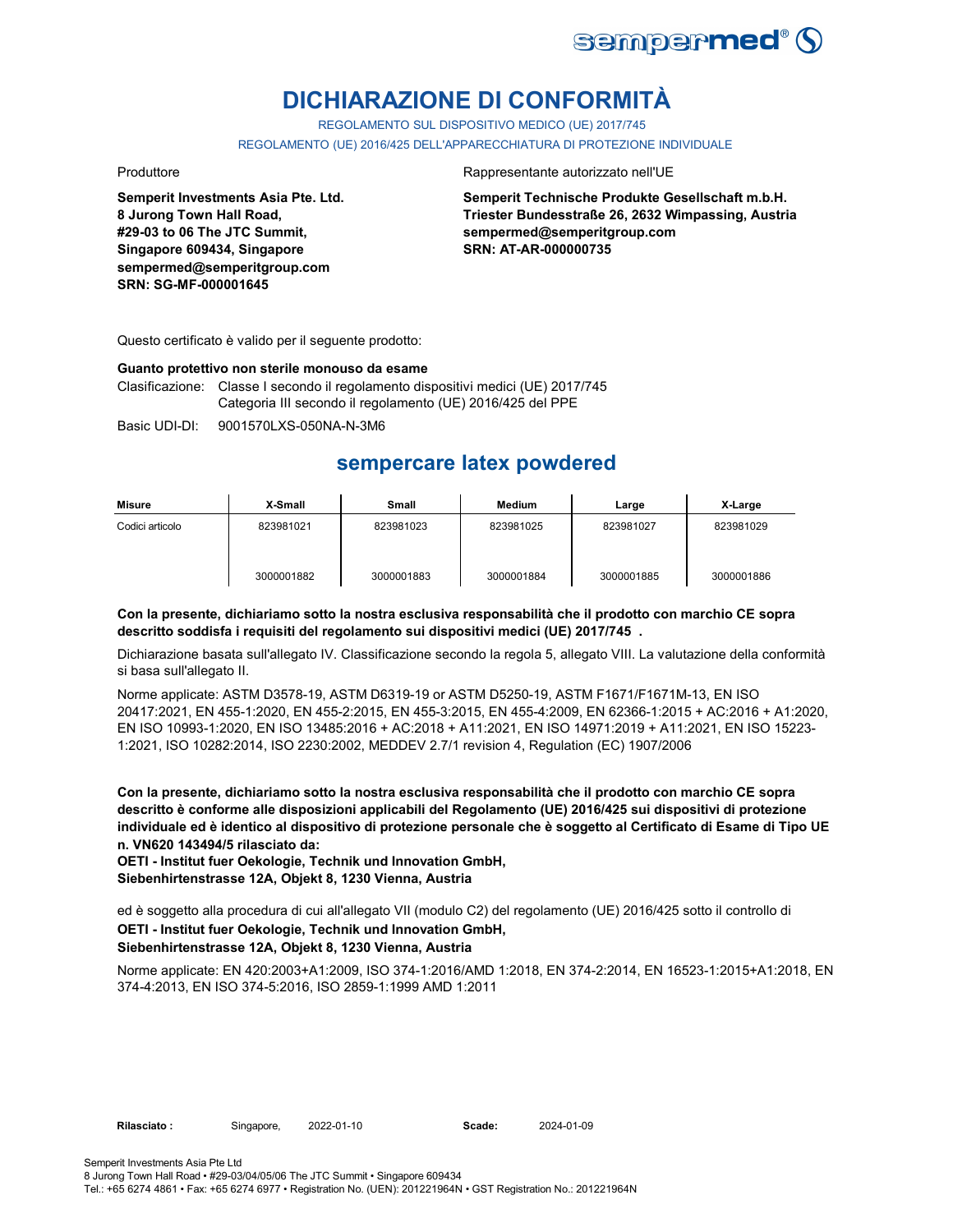

# **CONFORMITEITSVERKLARING**

VERORDENING MEDISCHE PRODUCTEN (EU) 2017/745 VERORDENING (EU) 2016/425 BETREFFENDE PERSOONLIJKE BESCHERMENDE UITRUSTING

**Semperit Investments Asia Pte. Ltd. 8 Jurong Town Hall Road, #29-03 to 06 The JTC Summit, Singapore 609434, Singapore sempermed@semperitgroup.com SRN: SG-MF-000001645**

#### Fabrikant Gemachtigde EU

**Semperit Technische Produkte Gesellschaft m.b.H. Triester Bundesstraße 26, 2632 Wimpassing, Austria sempermed@semperitgroup.com SRN: AT-AR-000000735**

Dit certificaat is geldig voor de volgende producten:

#### **Niet-steriele onderzoeks- en beschermende handschoenen voor eenmalig gebruik**

Classificatie: Klasse I volgens Verordening (EU) 2017/745 betreffende medische hulpmiddelen Categorie III volgens PBM-verordening (EU) 2016/425

Basic UDI-DI: 9001570LXS-050NA-N-3M6

## **sempercare latex powdered**

| Maten          | X-Small    | Small      | Medium     | Large      | X-Large    |
|----------------|------------|------------|------------|------------|------------|
| Artikelnummers | 823981021  | 823981023  | 823981025  | 823981027  | 823981029  |
|                | 3000001882 | 3000001883 | 3000001884 | 3000001885 | 3000001886 |

#### **Wij verklaren hierbij onder uitsluitende verantwoordelijkheid, dat de CE-gemarkeerde producten voldoen aan de vereisten van de Verordening Medische Hulpmiddelen (EU) 2017/745.**

Verklaring op basis van bijlage IV. Classificatie volgens regel 5, bijlage VIII. De conformiteitsbeoordeling is gebaseerd op bijlage II.

Toegepaste normen: ASTM D3578-19, ASTM D6319-19 or ASTM D5250-19, ASTM F1671/F1671M-13, EN ISO 20417:2021, EN 455-1:2020, EN 455-2:2015, EN 455-3:2015, EN 455-4:2009, EN 62366-1:2015 + AC:2016 + A1:2020, EN ISO 10993-1:2020, EN ISO 13485:2016 + AC:2018 + A11:2021, EN ISO 14971:2019 + A11:2021, EN ISO 15223-1:2021, ISO 10282:2014, ISO 2230:2002, MEDDEV 2.7/1 revision 4, Regulation (EC) 1907/2006

**Hierbij verklaren wij onder uitsluitende verantwoordelijkheid, dat de bovengenoemde CE-gemarkeerde producten voldoen aan de relevante bepalingen van de Verordening (EU) 2016/425 over persoonlijke beschermingsmiddelen en het onderworpen zijn aan het certificaat van EU-typeonderzoek nr.VN620 143494/5 uitgegeven door:**

**OETI - Institut fuer Oekologie, Technik und Innovation GmbH, Siebenhirtenstrasse 12A, Objekt 8, 1230 Vienna, Austria**

De producten vallen onder de procedures van bijlage VII (module C2) van de verordening onder toezicht van

#### **OETI - Institut fuer Oekologie, Technik und Innovation GmbH, Siebenhirtenstrasse 12A, Objekt 8, 1230 Vienna, Austria**

Toegepaste normen: EN 420:2003+A1:2009, ISO 374-1:2016/AMD 1:2018, EN 374-2:2014, EN 16523- 1:2015+A1:2018, EN 374-4:2013, EN ISO 374-5:2016, ISO 2859-1:1999 AMD 1:2011

**Uitgegeven op:** Singapore, 2022-01-10 **Geldig tot:** 2024-01-09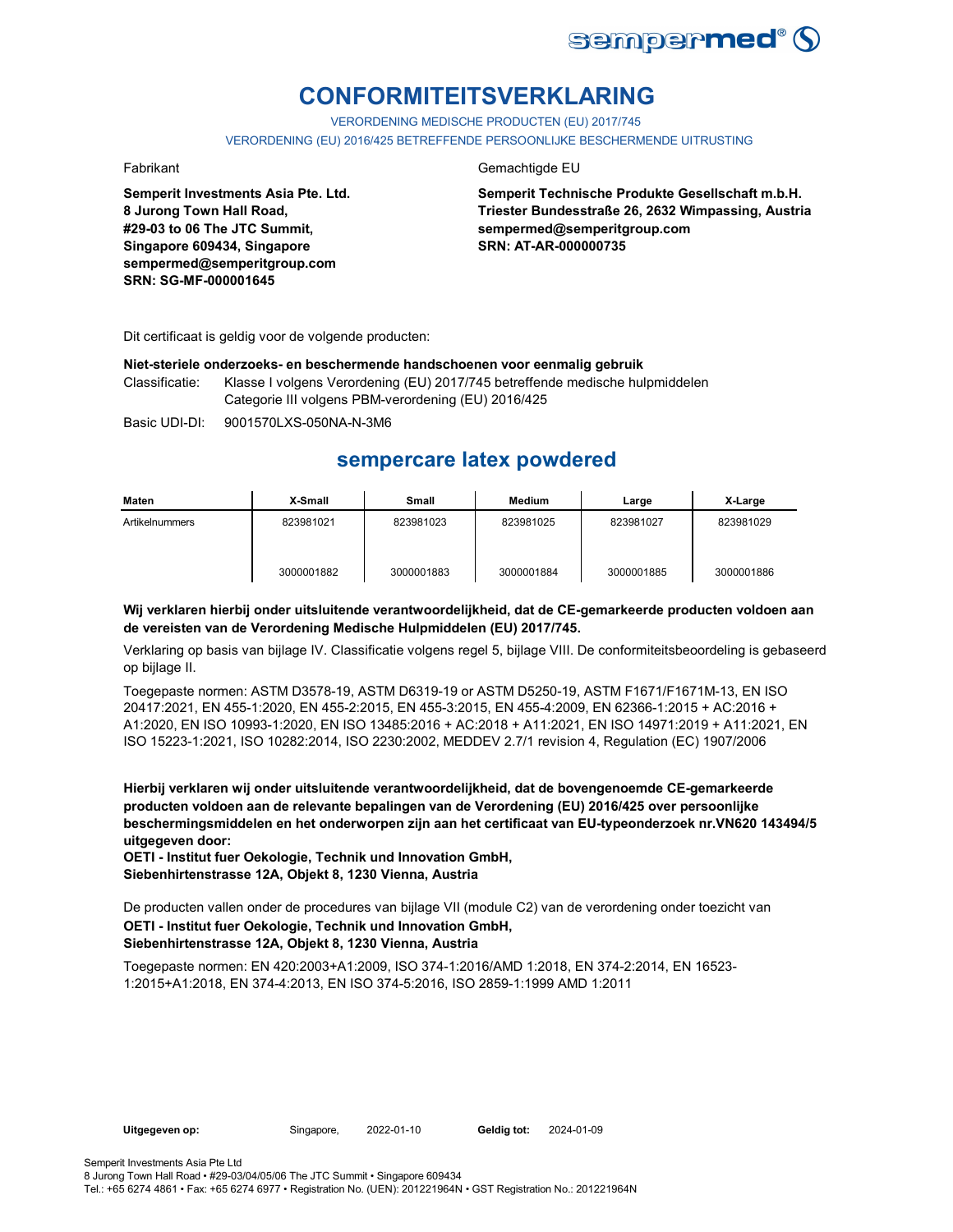

# **DECLARACIÓN DE CONFORMIDAD**

REGLAMENTO (UE) 2017/745 DE PRODUCTOS MEDICINALES REGLAMENTO (UE) 2016/425 PARA EQUIPAMIENTOS PERSONALES

**Semperit Investments Asia Pte. Ltd. 8 Jurong Town Hall Road, #29-03 to 06 The JTC Summit, Singapore 609434, Singapore sempermed@semperitgroup.com SRN: SG-MF-000001645**

#### Fabricante **Representante de la UE**

**Semperit Technische Produkte Gesellschaft m.b.H. Triester Bundesstraße 26, 2632 Wimpassing, Austria sempermed@semperitgroup.com SRN: AT-AR-000000735**

El presente certificado es válido para los siguientes productos:

#### **Guante de exploración y protección no estéril para un solo uso**

Clasificación: Clase I según el Reglamento de Productos Medicinales (EU) 2017/745 Categoría III según el Reglamento EPI (UE) 2016/425

Basic UDI-DI: 9001570LXS-050NA-N-3M6

## **sempercare latex powdered**

| Tamaños            | X-Small    | Small      | Medium     | Large      | X-Large    |
|--------------------|------------|------------|------------|------------|------------|
| Número de artículo | 823981021  | 823981023  | 823981025  | 823981027  | 823981029  |
|                    | 3000001882 | 3000001883 | 3000001884 | 3000001885 | 3000001886 |

#### **Por la presente confirmamos bajo nuestra exclusiva responsabilidad que los productos con marcado CE cumplen con los requisitos del Reglamento (UE) 2017/745 sobre productos sanitarios.**

Declaración basada en el anexo IV. Clasificación según la norma 5 del anexo VIII. La evaluación de la conformidad se basa en el anexo II.

Normas aplicadas: ASTM D3578-19, ASTM D6319-19 or ASTM D5250-19, ASTM F1671/F1671M-13, EN ISO 20417:2021, EN 455-1:2020, EN 455-2:2015, EN 455-3:2015, EN 455-4:2009, EN 62366-1:2015 + AC:2016 + A1:2020, EN ISO 10993- 1:2020, EN ISO 13485:2016 + AC:2018 + A11:2021, EN ISO 14971:2019 + A11:2021, EN ISO 15223-1:2021, ISO 10282:2014, ISO 2230:2002, MEDDEV 2.7/1 revision 4, Regulation (EC) 1907/2006

**Por la presente confirmamos, bajo nuestra exclusiva responsabilidad, que los productos arriba mencionados con la marca CE cumplen con las disposiciones pertinentes del Reglamento (UE) 2016/425 para equipos de protección personal y están sujetos al Certificado de examen de tipo nº. VN620 143494/5 expedido por:**

**OETI - Institut fuer Oekologie, Technik und Innovation GmbH,** 

**Siebenhirtenstrasse 12A, Objekt 8, 1230 Vienna, Austria**

Los productos están sujetos a los procedimientos establecidos en el anexo VII (módulo C2) del Reglamento bajo la supervisión de

#### **OETI - Institut fuer Oekologie, Technik und Innovation GmbH, Siebenhirtenstrasse 12A, Objekt 8, 1230 Vienna, Austria**

Normas aplicadas: EN 420:2003+A1:2009, ISO 374-1:2016/AMD 1:2018, EN 374-2:2014, EN 16523-1:2015+A1:2018, EN 374-4:2013, EN ISO 374-5:2016, ISO 2859-1:1999 AMD 1:2011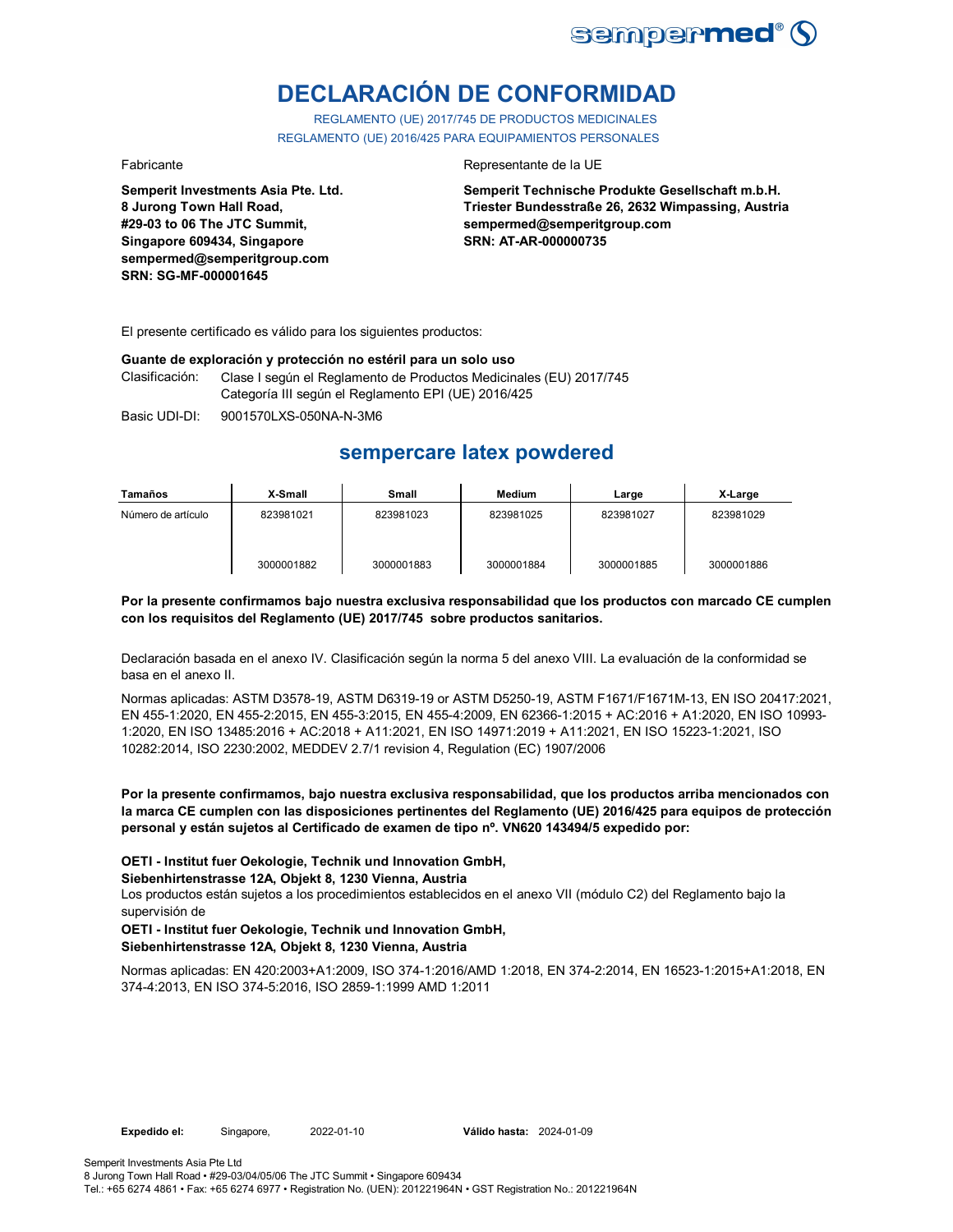

# **DECLARAÇÃO DE CONFORMIDADE**

REGULAMENTO (UE) 2017/745 SOBRE DISPOSITIVOS MÉDICOS REGULAMENTO (UE) 2016/425 SOBRE EQUIPAMENTO DE PROTEÇÃO INDIVIDUAL

**Semperit Investments Asia Pte. Ltd. 8 Jurong Town Hall Road, #29-03 to 06 The JTC Summit, Singapore 609434, Singapore sempermed@semperitgroup.com SRN: SG-MF-000001645**

#### Fabricante da UE

**Semperit Technische Produkte Gesellschaft m.b.H. Triester Bundesstraße 26, 2632 Wimpassing, Austria sempermed@semperitgroup.com SRN: AT-AR-000000735**

Este certificado é válido para os seguintes produtos:

#### **Luva de exame e de proteção não estéril para uso único**

Classificação: Classe I de acordo com o regulamento de Dispositivos Médicos (UE) 2017/745 Categoria III de acordo com o regulamento EPI (UE) 2016/425

Basic UDI-DI: 9001570LXS-050NA-N-3M6

## **sempercare latex powdered**

| Tamanhos          | X-Small    | Small      | Medium     | Large      | X-Large    |
|-------------------|------------|------------|------------|------------|------------|
| Números de artigo | 823981021  | 823981023  | 823981025  | 823981027  | 823981029  |
|                   | 3000001882 | 3000001883 | 3000001884 | 3000001885 | 3000001886 |

#### **Declaramos desta forma, sob a nossa exclusiva responsabilidade, que os produtos com a marca CE estão em conformidade com os requisitos da Regulamento de Dispositivos Médicos (UE) 2017/745 .**

Declaração baseada no Anexo IV. Classificação de acordo com a regra 5, Anexo VIII. Avaliação da conformidade com base no Anexo II.

Normas aplicadas: ASTM D3578-19, ASTM D6319-19 or ASTM D5250-19, ASTM F1671/F1671M-13, EN ISO 20417:2021, EN 455-1:2020, EN 455-2:2015, EN 455-3:2015, EN 455-4:2009, EN 62366-1:2015 + AC:2016 + A1:2020, EN ISO 10993- 1:2020, EN ISO 13485:2016 + AC:2018 + A11:2021, EN ISO 14971:2019 + A11:2021, EN ISO 15223-1:2021, ISO 10282:2014, ISO 2230:2002, MEDDEV 2.7/1 revision 4, Regulation (EC) 1907/2006

**Declaramos desta forma, sob a nossa exclusiva responsabilidade, que os produtos com a marca CE acima mencionados estão em conformidade com as disposições relevantes do regulamento (UE) 2016/425 para Equipamentos de Proteção Individual e são objeto do certificado de exame de tipo da UE n.º VN620 143494/5 emitido por:**

**OETI - Institut fuer Oekologie, Technik und Innovation GmbH, Siebenhirtenstrasse 12A, Objekt 8, 1230 Vienna, Austria**

**OETI - Institut fuer Oekologie, Technik und Innovation GmbH, Siebenhirtenstrasse 12A, Objekt 8, 1230 Vienna, Austria** Os produtos são objeto dos procedimentos previstos no anexo VII (módulo C2) do regulamento, sob a supervisão de

Normas aplicadas: EN 420:2003+A1:2009, ISO 374-1:2016/AMD 1:2018, EN 374-2:2014, EN 16523-1:2015+A1:2018, EN 374-4:2013, EN ISO 374-5:2016, ISO 2859-1:1999 AMD 1:2011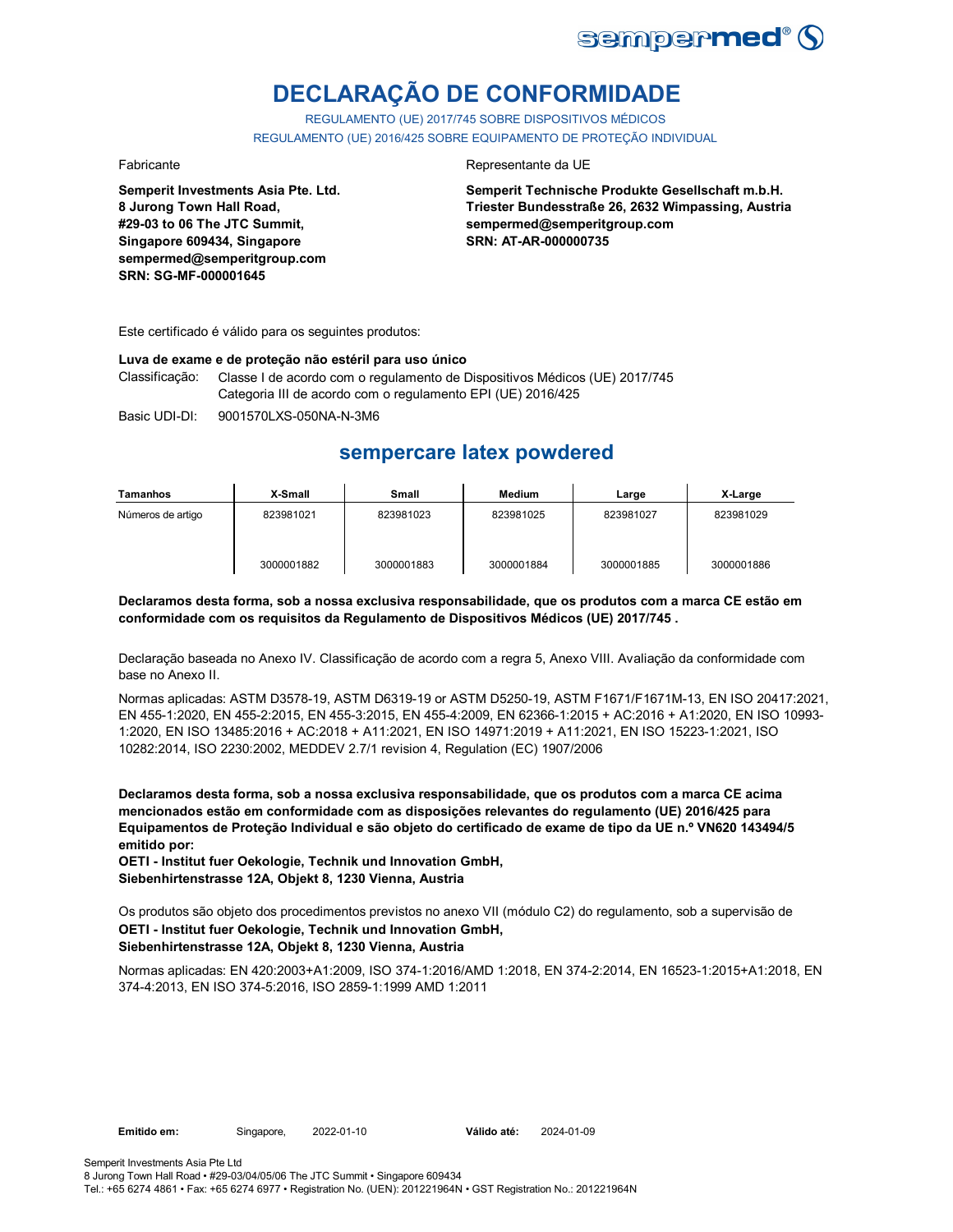

# **DEKLARATON OM ÖVERENSSTÄMMELSE**

FÖRORDNING (EU) 2017/745 MEDICINTEKNISKA PRODUKTER FÖRORDNING (EU) 2016/425 FÖR PERSONLIG SKYDDSUTRUSTNING

**Semperit Investments Asia Pte. Ltd. 8 Jurong Town Hall Road, #29-03 to 06 The JTC Summit, Singapore 609434, Singapore sempermed@semperitgroup.com SRN: SG-MF-000001645**

Tillverkare Behörig representant hos EU

**Semperit Technische Produkte Gesellschaft m.b.H. Triester Bundesstraße 26, 2632 Wimpassing, Austria sempermed@semperitgroup.com SRN: AT-AR-000000735**

Detta certifikat gäller följande produkt:

#### **Icke-steril inspektions- och skyddshandske för engångsanvändning**

Klassificering: Klass I enligt EU-förordning för medicintek-niska produkter (MD) (EU) 2017/745 Kategori III enligt EU-förordning för personlig skyddsutrustning (PPE) 2016/425

Basic UDI-DI: 9001570LXS-050NA-N-3M6

## **sempercare latex powdered**

| Storlekar    | X-Small    | Small      | <b>Medium</b> | Large      | X-Large    |
|--------------|------------|------------|---------------|------------|------------|
| Artikelkoder | 823981021  | 823981023  | 823981025     | 823981027  | 823981029  |
|              | 3000001882 | 3000001883 | 3000001884    | 3000001885 | 3000001886 |

### **Vi förklarar härmed under eget exklusivt ansvar att ovan beskrivna, CE-markerade produkt stämmer överens med erforderliga i förordning för medicinska produkter (EU) 2017/745.**

Förklaring på grundval av bilaga IV. Klassificering enligt regel 5, bilaga VIII. Bedömningen av överensstämmelse grundar sig på bilaga II.

Tillämpade standarder: ASTM D3578-19, ASTM D6319-19 or ASTM D5250-19, ASTM F1671/F1671M-13, EN ISO 20417:2021, EN 455-1:2020, EN 455-2:2015, EN 455-3:2015, EN 455-4:2009, EN 62366-1:2015 + AC:2016 + A1:2020, EN ISO 10993-1:2020, EN ISO 13485:2016 + AC:2018 + A11:2021, EN ISO 14971:2019 + A11:2021, EN ISO 15223- 1:2021, ISO 10282:2014, ISO 2230:2002, MEDDEV 2.7/1 revision 4, Regulation (EC) 1907/2006

**Vi förklarar härmed under eget exklusivt ansvar att ovan beskrivna, CE-markerade produkt stämmer överens med tillämpliga bestämmelser i EU-förordningen 2016/425 för personlig skyddsutrustning och är identisk med den personliga skyddsutrustning som anges i EU-certifikat för typgranskning nummerVN620 143494/5 daterad av:**

### **OETI - Institut fuer Oekologie, Technik und Innovation GmbH,**

### **Siebenhirtenstrasse 12A, Objekt 8, 1230 Vienna, Austria**

och är föremål för den procedur som beskrivs i Bilaga VII (Modul C2) till EU-förordningen 2016/425 under the supervision of under uppsikt av

# **OETI - Institut fuer Oekologie, Technik und Innovation GmbH,**

**Siebenhirtenstrasse 12A, Objekt 8, 1230 Vienna, Austria**

Tillämpade standarder: EN 420:2003+A1:2009, ISO 374-1:2016/AMD 1:2018, EN 374-2:2014, EN 16523- 1:2015+A1:2018, EN 374-4:2013, EN ISO 374-5:2016, ISO 2859-1:1999 AMD 1:2011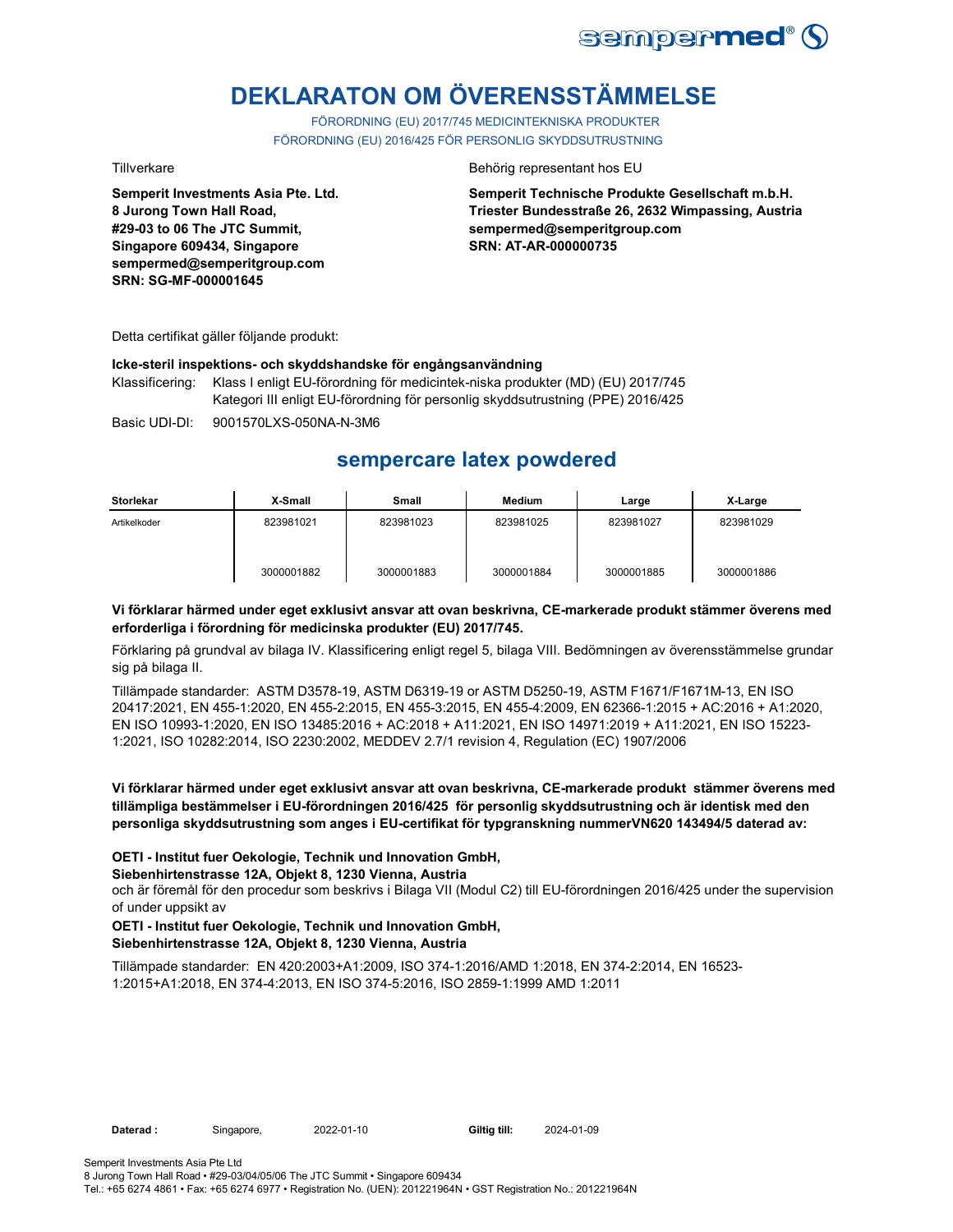

# **KONFORMITETSERKLÆRING**

FORORDNING (EU) 2017/745 OM MEDICINSK UDSTYR FORORDNING (EU) 2016/425 FOR PERSONLIGE VÆRNEMIDLER

Producent **EU-befuldmægtigede** 

**Semperit Technische Produkte Gesellschaft m.b.H. Triester Bundesstraße 26, 2632 Wimpassing, Austria sempermed@semperitgroup.com SRN: AT-AR-000000735**

**SRN: SG-MF-000001645**

**Semperit Investments Asia Pte. Ltd.**

**8 Jurong Town Hall Road, #29-03 to 06 The JTC Summit, Singapore 609434, Singapore sempermed@semperitgroup.com**

Dette certifikat er gyldigt for følgende produkter:

#### **Ikke-steril undersøgelses- og beskyttelseshandske til engangsbrug**

Klassificering: Klasse I jævnfør (EU) 2017/745 -forordningen for medicinsk udstyr Kategori III jævnfør PVM-forordningen (EU) 2016/425

Basic UDI-DI: 9001570LXS-050NA-N-3M6

## **sempercare latex powdered**

| Størrelser   | X-Small    | Small      | <b>Medium</b> | Large      | X-Large    |
|--------------|------------|------------|---------------|------------|------------|
| Artikelnumre | 823981021  | 823981023  | 823981025     | 823981027  | 823981029  |
|              | 3000001882 | 3000001883 | 3000001884    | 3000001885 | 3000001886 |

### **Vi bekræfter hermed under fuldt ansvar, at de ovenfor nævnte CE-mærkede produkter stemmer overens med de krav i forordningen for medicinsk udstyr (EU) 2017/745.**

Erklæring på grundlag af bilag IV. Klassificering i henhold til regel 5, bilag VIII. Overensstemmelsesvurderingen er baseret på bilag II.

Anvendte standarder: ASTM D3578-19, ASTM D6319-19 or ASTM D5250-19, ASTM F1671/F1671M-13, EN ISO 20417:2021, EN 455-1:2020, EN 455-2:2015, EN 455-3:2015, EN 455-4:2009, EN 62366-1:2015 + AC:2016 + A1:2020, EN ISO 10993-1:2020, EN ISO 13485:2016 + AC:2018 + A11:2021, EN ISO 14971:2019 + A11:2021, EN ISO 15223- 1:2021, ISO 10282:2014, ISO 2230:2002, MEDDEV 2.7/1 revision 4, Regulation (EC) 1907/2006

**Vi bekræfter hermed under fuldt ansvar, at de ovenfor nævnte CE-mærkede produkter stemmer overens med med de afgørende bestemmelser i forordningen (EU) 2016/425 for personlige værnemidler, og er genstand for EUcertificering af typeafprøvning nr.VN620 143494/5 udstedt gennem:**

**OETI - Institut fuer Oekologie, Technik und Innovation GmbH, Siebenhirtenstrasse 12A, Objekt 8, 1230 Vienna, Austria** Produkterne er genstand for procedurer jævnfør VII (modul C2) i forordningen med opsyn af **OETI - Institut fuer Oekologie, Technik und Innovation GmbH, Siebenhirtenstrasse 12A, Objekt 8, 1230 Vienna, Austria**

Anvendte standarder: EN 420:2003+A1:2009, ISO 374-1:2016/AMD 1:2018, EN 374-2:2014, EN 16523-1:2015+A1:2018, EN 374-4:2013, EN ISO 374-5:2016, ISO 2859-1:1999 AMD 1:2011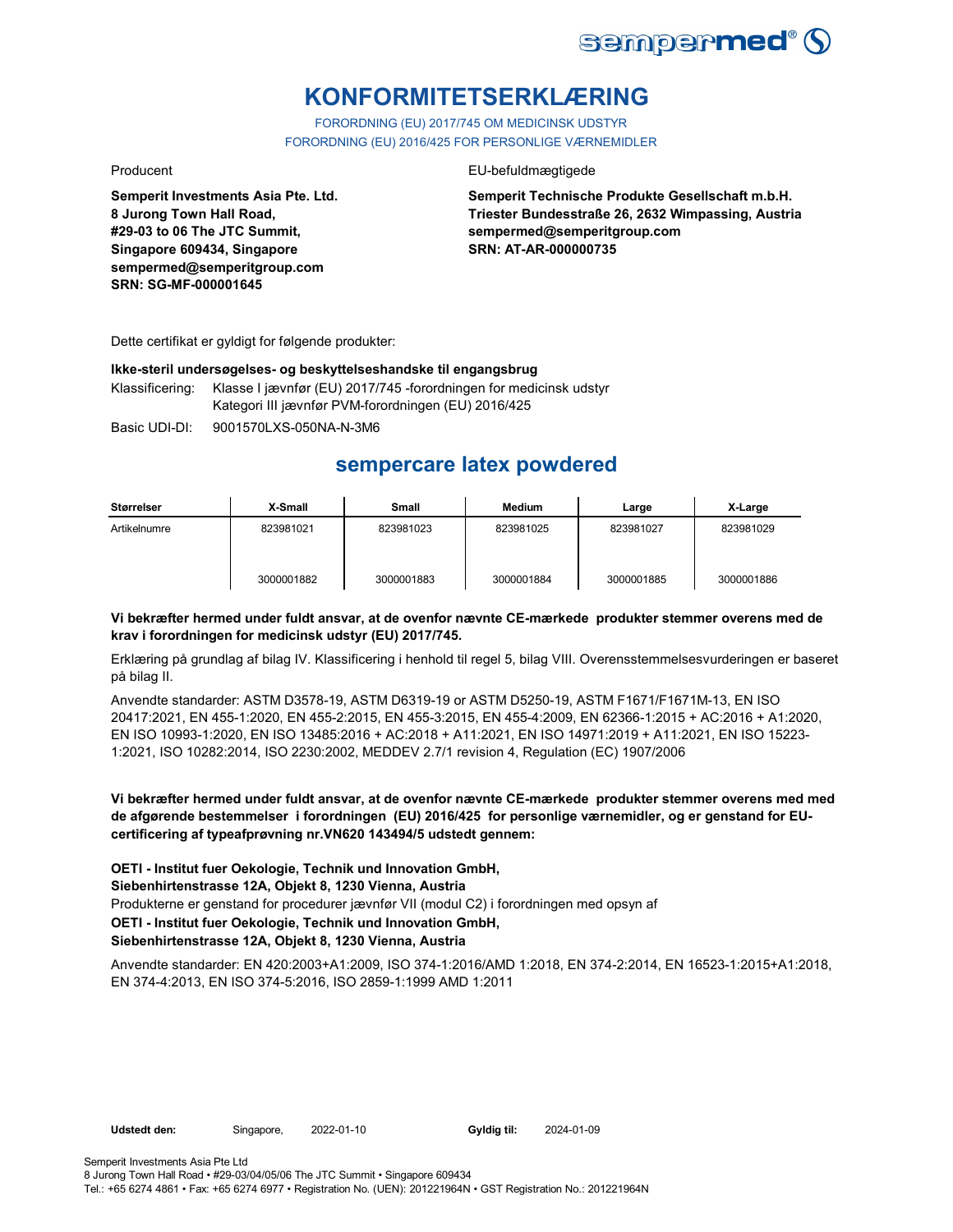

# **KONFORMITETSERKLÆRING**

FORORDNING FOR MEDISINSK UTSTYR (EU) 2017/745 FORORDNING (EU) 2016/425 OM PERSONLIG VERNEUTSTYR

**Semperit Investments Asia Pte. Ltd. 8 Jurong Town Hall Road, #29-03 to 06 The JTC Summit, Singapore 609434, Singapore sempermed@semperitgroup.com SRN: SG-MF-000001645**

#### Produsent **Autorisert representant i EU**

**Semperit Technische Produkte Gesellschaft m.b.H. Triester Bundesstraße 26, 2632 Wimpassing, Austria sempermed@semperitgroup.com SRN: AT-AR-000000735**

Dette sertifikatet er gyldig for følgende produkter:

#### **Ikke-steril undersøkelses- og beskyttelseshanske for engangsbruk**

Klassifisering: Klasse I i henhold til forordning for medisinsk utstyr (EU) 2017/745 Kategori III i henhold til PVU-forordningen (EU) nr. 2016/425

Basic UDI-DI: 9001570LXS-050NA-N-3M6

## **sempercare latex powdered**

| Størrelser    | X-Small    | <b>Small</b> | Medium     | Large      | X-Large    |
|---------------|------------|--------------|------------|------------|------------|
| Artikkelnumre | 823981021  | 823981023    | 823981025  | 823981027  | 823981029  |
|               | 3000001882 | 3000001883   | 3000001884 | 3000001885 | 3000001886 |

### **Vi erklærer herved under eneansvar at det CE-merkede produktet oppfyller de kravene i Uredbet for medisinsk utstyr (EU) 2017/745.**

Erklæring basert på vedlegg IV. Klassifisering i henhold til regel nr. 5, vedlegg VIII. Samsvarsvurderingen er basert på vedlegg II.

Relevante standarder: ASTM D3578-19, ASTM D6319-19 or ASTM D5250-19, ASTM F1671/F1671M-13, EN ISO 20417:2021, EN 455-1:2020, EN 455-2:2015, EN 455-3:2015, EN 455-4:2009, EN 62366-1:2015 + AC:2016 + A1:2020, EN ISO 10993-1:2020, EN ISO 13485:2016 + AC:2018 + A11:2021, EN ISO 14971:2019 + A11:2021, EN ISO 15223- 1:2021, ISO 10282:2014, ISO 2230:2002, MEDDEV 2.7/1 revision 4, Regulation (EC) 1907/2006

**Vi erklærer herved under eneansvar at det CE-merkede produktet som er nevnt ovenfor oppfyller de relevante bestemmelsene i Forordning (EU) nr. 2016/425 om personlig verneutstyr og er gjenstand for EUtypeprøvesertifikat nr. VN620 143494/5 utstedt av:**

**OETI - Institut fuer Oekologie, Technik und Innovation GmbH,** 

#### **Siebenhirtenstrasse 12A, Objekt 8, 1230 Vienna, Austria**

Produktet er gjenstand for prosedyren som er beskrevet i Vedlegg VII (Modul C2) i Forordning nr. 2016/425 under tilsyn av

#### **OETI - Institut fuer Oekologie, Technik und Innovation GmbH, Siebenhirtenstrasse 12A, Objekt 8, 1230 Vienna, Austria**

Relevante standarder: EN 420:2003+A1:2009, ISO 374-1:2016/AMD 1:2018, EN 374-2:2014, EN 16523-1:2015+A1:2018, EN 374-4:2013, EN ISO 374-5:2016, ISO 2859-1:1999 AMD 1:2011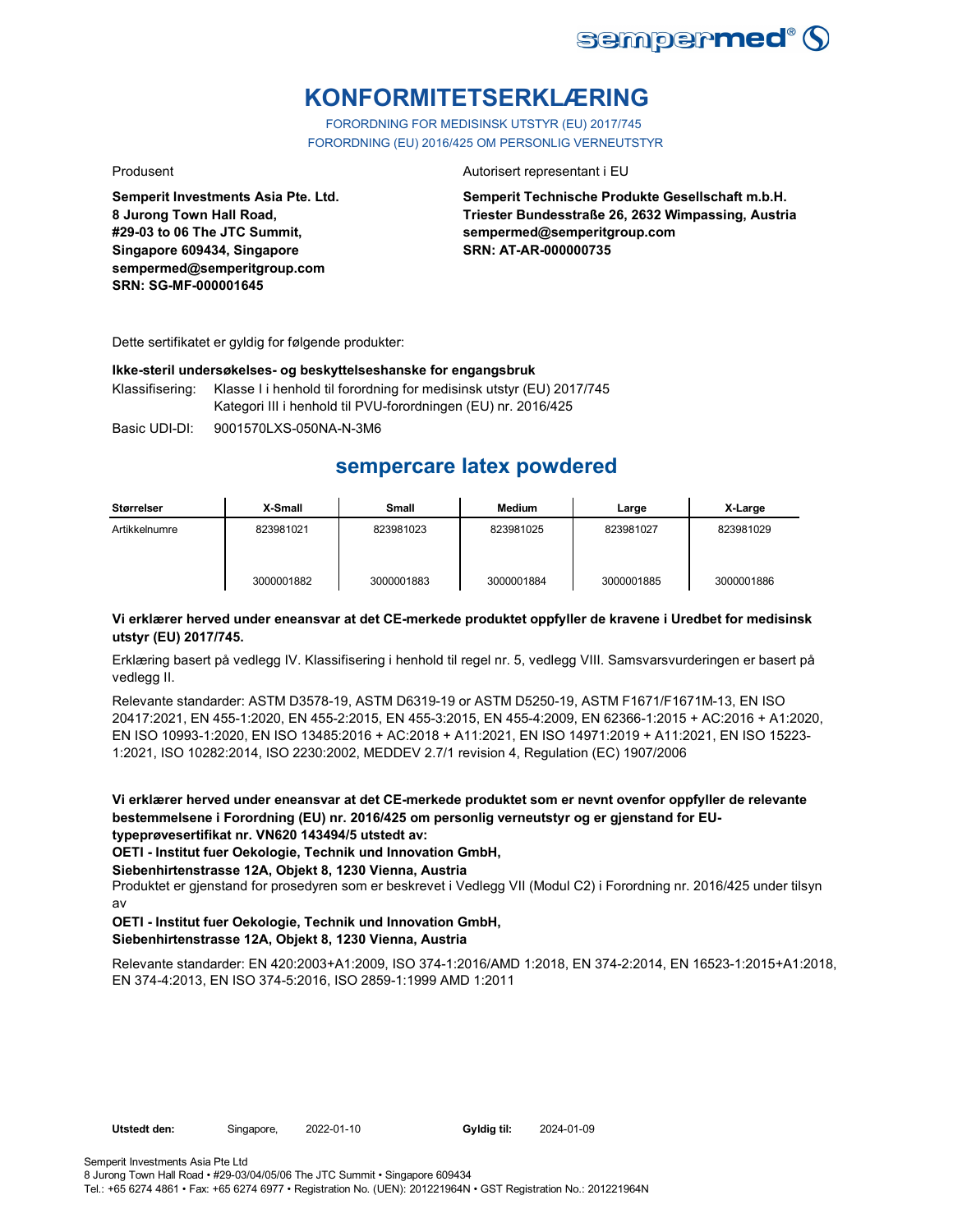

# **VAATIMUSTENMUKAISUUSVAKUUTUS**

LÄÄKINNÄLLISIÄ LAITTEITA KOSKEVA ASETUS (EU) 2017/745 HENKILÖNSUOJAIMISTA ANNETTU ASETUS (EU) 2016/425

**Semperit Investments Asia Pte. Ltd. 8 Jurong Town Hall Road, #29-03 to 06 The JTC Summit, Singapore 609434, Singapore sempermed@semperitgroup.com SRN: SG-MF-000001645**

#### Valmistaja EU:n valtuutettu edustaja

**Semperit Technische Produkte Gesellschaft m.b.H. Triester Bundesstraße 26, 2632 Wimpassing, Austria sempermed@semperitgroup.com SRN: AT-AR-000000735**

Tämä sertifikaatti koskee seuraavia tuotteita:

### **Kertakäyttöinen ei-steriili tutkimus- ja suojakäsine**

Luokitus: Luokka I lääkinnällisiä laitteita koskevan asetuksen (EU) 2017/745 mukaisesti Luokka III henkilönsuojaimista annetun asetuksen (EU) 2016/425 mukaisesti

Basic UDI-DI: 9001570LXS-050NA-N-3M6

# **sempercare latex powdered**

| Koot         | X-Small    | Small      | <b>Medium</b> | Large      | X-Large    |
|--------------|------------|------------|---------------|------------|------------|
| Tuotenumerot | 823981021  | 823981023  | 823981025     | 823981027  | 823981029  |
|              | 3000001882 | 3000001883 | 3000001884    | 3000001885 | 3000001886 |

### **Täten vahvistamme yksinomaisella vastuullamme, että CE-merkityt tuotteet vastaavat lääkinnällisiä laitteita koskevan asetuksen (EU) 2017/745 mukaisia vaatimuksia.**

Liitteeseen IV perustuva julistus. Luokitus liitteen VIII 5 säännön mukaisesti. Vaatimustenmukaisuuden arviointi perustuu liitteeseen II.

Sovelletut standardit: ASTM D3578-19, ASTM D6319-19 or ASTM D5250-19, ASTM F1671/F1671M-13, EN ISO 20417:2021, EN 455-1:2020, EN 455-2:2015, EN 455-3:2015, EN 455-4:2009, EN 62366-1:2015 + AC:2016 + A1:2020, EN ISO 10993-1:2020, EN ISO 13485:2016 + AC:2018 + A11:2021, EN ISO 14971:2019 + A11:2021, EN ISO 15223-1:2021, ISO 10282:2014, ISO 2230:2002, MEDDEV 2.7/1 revision 4, Regulation (EC) 1907/2006

**Täten vahvistamme yksinomaisella vastuullamme, että yllä mainitut CE-merkityt tuotteet vastaavat henkilönsuojaimista annetun asetuksen (EU) 2016/425 mukaisia perustavanlaatuisia vaatimuksia ja niihin sovelletaan EU:n tyyppitarkastustodistusta nro VN620 143494/5 laadittu : OETI - Institut fuer Oekologie, Technik und Innovation GmbH,** 

**Siebenhirtenstrasse 12A, Objekt 8, 1230 Vienna, Austria**

Tuotteet ovat asetuksen liitteen VII (moduuli C2) mukaisen menettelyn kohteena, valvonnan suorittaa

## **OETI - Institut fuer Oekologie, Technik und Innovation GmbH,**

**Siebenhirtenstrasse 12A, Objekt 8, 1230 Vienna, Austria**

Sovelletut standardit: EN 420:2003+A1:2009, ISO 374-1:2016/AMD 1:2018, EN 374-2:2014, EN 16523-1:2015+A1:2018, EN 374-4:2013, EN ISO 374-5:2016, ISO 2859-1:1999 AMD 1:2011

Tel.: +65 6274 4861 • Fax: +65 6274 6977 • Registration No. (UEN): 201221964N • GST Registration No.: 201221964N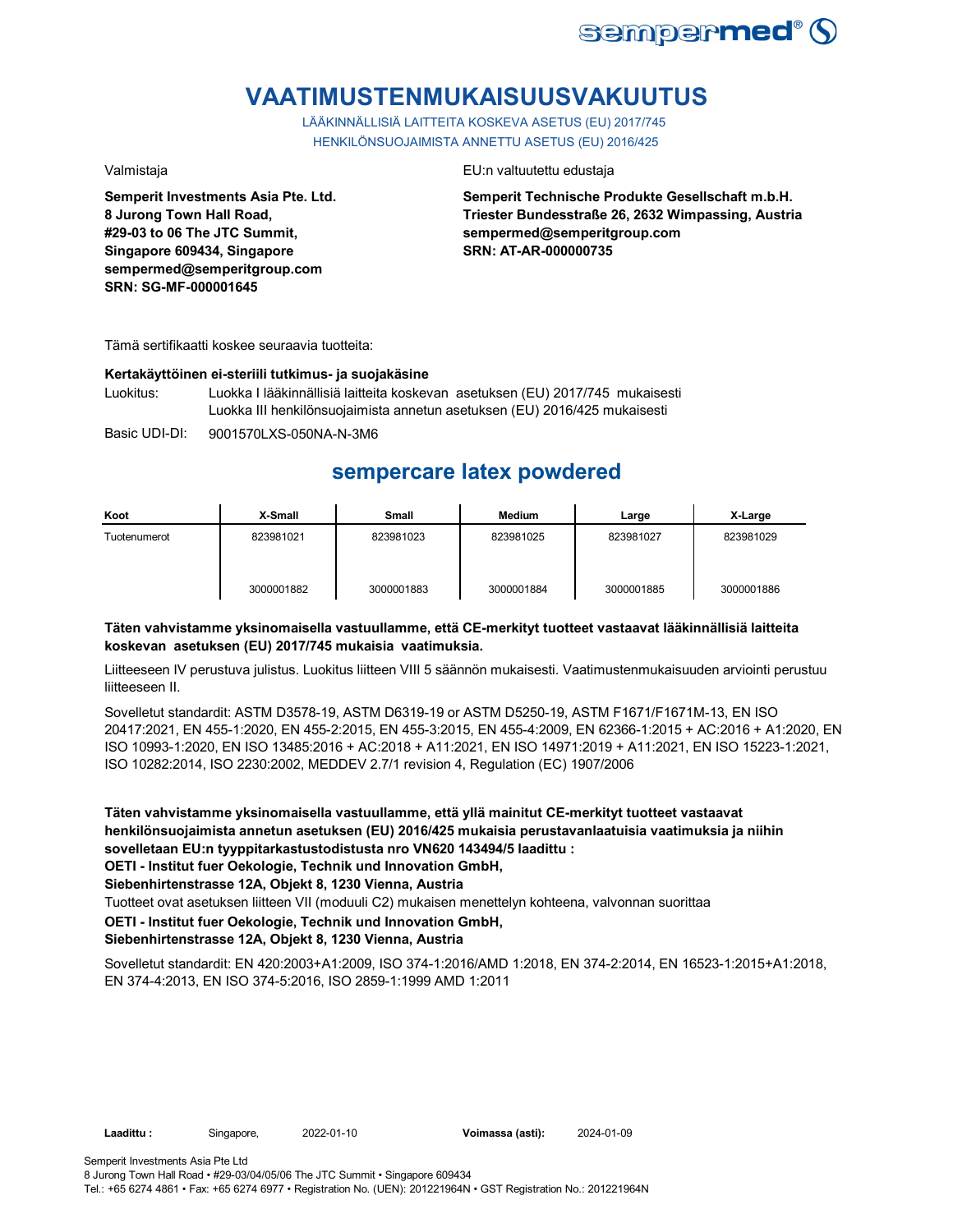

# **ATITIKTIES DEKLARACIJA**

REGLAMENTAS DĖL MEDICINOS PRIETAISŲ (ES) 2017/745 REGLAMENTAS (ES) 2016/425 DĖL ASMENINIŲ APSAUGOS PRIEMONIŲ

**Semperit Investments Asia Pte. Ltd. 8 Jurong Town Hall Road, #29-03 to 06 The JTC Summit, Singapore 609434, Singapore sempermed@semperitgroup.com SRN: SG-MF-000001645**

### Gamintojas ES įgaliotas asmuo

**Semperit Technische Produkte Gesellschaft m.b.H. Triester Bundesstraße 26, 2632 Wimpassing, Austria sempermed@semperitgroup.com SRN: AT-AR-000000735**

Šis sertifikatas galioja toliau nurodytiems produktams:

#### **Nesterilios vienkartinio naudojimo apžiūros ir apsauginės pirštinės**

- Klasifikacija: I klasė pagal reglamentą dėl medicinos prietaisų (ES) 2017/745 III kategorija pagal reglamentą (ES) 2016/425 dėl asmeninių apsaugos priemonių
- Basic UDI-DI: 9001570LXS-050NA-N-3M6

## **sempercare latex powdered**

| Dydžiai         | X-Small    | <b>Small</b> | <b>Medium</b> | Large      | X-Large    |
|-----------------|------------|--------------|---------------|------------|------------|
| Prekiu numeriai | 823981021  | 823981023    | 823981025     | 823981027  | 823981029  |
|                 | 3000001882 | 3000001883   | 3000001884    | 3000001885 | 3000001886 |

### **Prisiimdami visą atsakomybę šiuo dokumentu patvirtiname, kad CE paženklinti produktai atitinka reglamentą dėl medicinos prietaisų (ES) 2017/745 reikalavimus.**

Deklaracija, pagrįsta IV priedu. Klasifikavimas pagal VIII priedo 5 taisyklę. Atitikties įvertinimas pagal II priedą.

Taikomi standartai: ASTM D3578-19, ASTM D6319-19 or ASTM D5250-19, ASTM F1671/F1671M-13, EN ISO 20417:2021, EN 455-1:2020, EN 455-2:2015, EN 455-3:2015, EN 455-4:2009, EN 62366-1:2015 + AC:2016 + A1:2020, EN ISO 10993-1:2020, EN ISO 13485:2016 + AC:2018 + A11:2021, EN ISO 14971:2019 + A11:2021, EN ISO 15223-1:2021, ISO 10282:2014, ISO 2230:2002, MEDDEV 2.7/1 revision 4, Regulation (EC) 1907/2006

**Prisiimdami visą atsakomybę, šiuo dokumentu patvirtiname, kad anksčiau paminėti CE paženklinti produktai atitinka svarbiausius reglamentą dėl asmeninių apsaugos priemonių (ES) 2016/425 reikalavimus ir yra ES tipo tyrimo sertifikato Nr. objektas. VN620 143494/5 išduota :**

**OETI - Institut fuer Oekologie, Technik und Innovation GmbH,** 

### **Siebenhirtenstrasse 12A, Objekt 8, 1230 Vienna, Austria**

Produktai yra metodo objektas pagal reglamentą VII priedą (modulis C2) prižiūrint

**OETI - Institut fuer Oekologie, Technik und Innovation GmbH,** 

### **Siebenhirtenstrasse 12A, Objekt 8, 1230 Vienna, Austria**

Taikomi standartai: EN 420:2003+A1:2009, ISO 374-1:2016/AMD 1:2018, EN 374-2:2014, EN 16523-1:2015+A1:2018, EN 374- 4:2013, EN ISO 374-5:2016, ISO 2859-1:1999 AMD 1:2011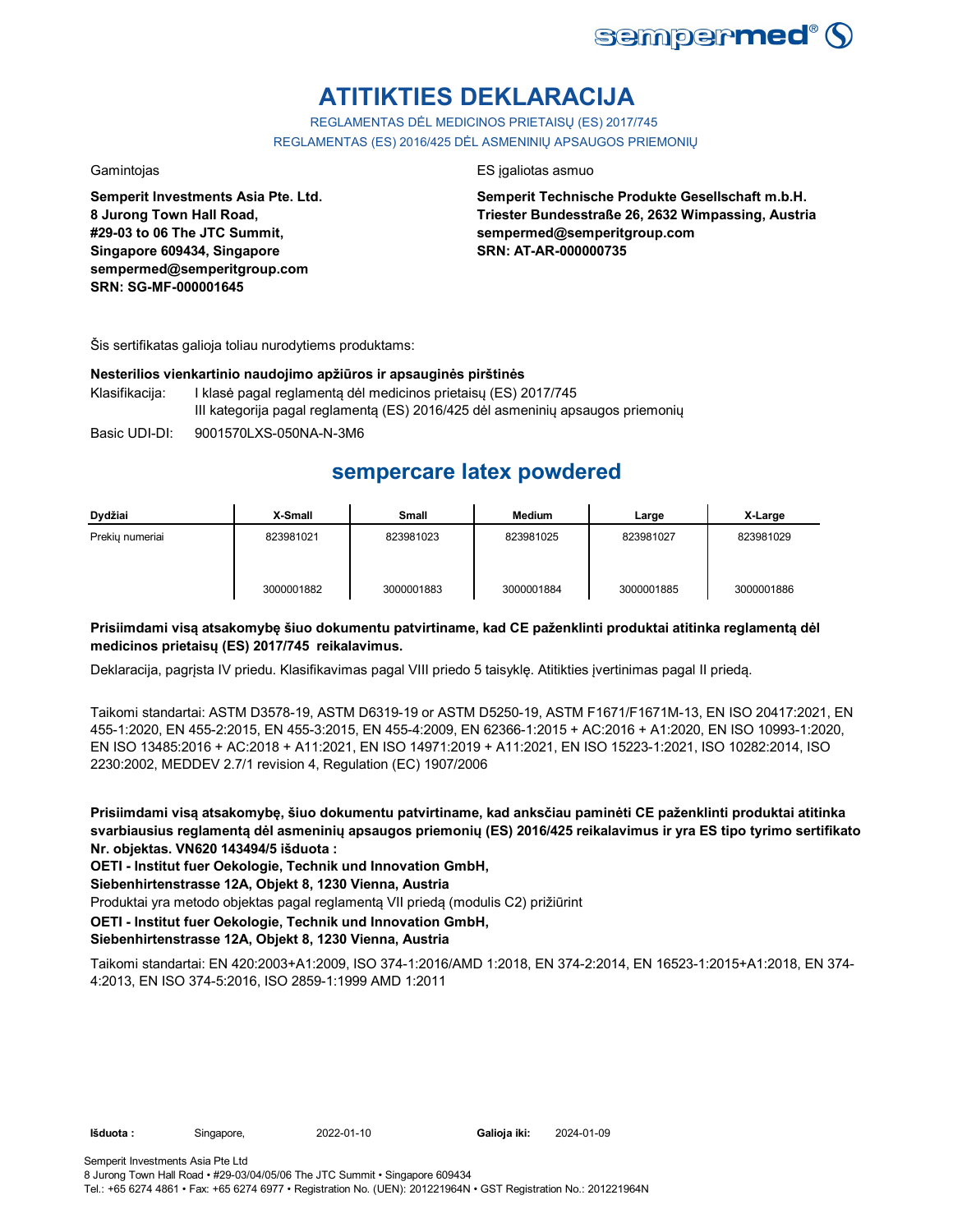

# **ATBILSTĪBAS DEKLARĀCIJA**

MEDICĪNAS IERĪČU REGULA (ES) 2017/745

REGULA (ES) 2016/425 PAR INDIVIDUĀLAJIEM AIZSARDZĪBAS LĪDZEKLIEM

#### Likumīgais ražotājs **Pilnvarotais pārstāvis ES**

**Semperit Investments Asia Pte. Ltd. 8 Jurong Town Hall Road, #29-03 to 06 The JTC Summit, Singapore 609434, Singapore sempermed@semperitgroup.com SRN: SG-MF-000001645**

**Semperit Technische Produkte Gesellschaft m.b.H. Triester Bundesstraße 26, 2632 Wimpassing, Austria sempermed@semperitgroup.com SRN: AT-AR-000000735**

Šis sertifikāts ir derīgs šādam produktam:

#### **Nesterili izmeklēšanas aizsargcimdi vienreizējai lietošanai**

Klasifikācija: I klase saskaņā ar medicīnas ierīču Regulu (ES) 2017/745 III kategorija saskaņā ar IAL Regulu (ES) 2016/425

Basic UDI-DI: 9001570LXS-050NA-N-3M6

## **sempercare latex powdered**

| Izmēri          | X-Small    | <b>Small</b> | Medium     | Large      | X-Large    |
|-----------------|------------|--------------|------------|------------|------------|
| Artikula numurs | 823981021  | 823981023    | 823981025  | 823981027  | 823981029  |
|                 | 3000001882 | 3000001883   | 3000001884 | 3000001885 | 3000001886 |

### **Ar šo mēs apliecinām, ka iepriekš aprakstītais produkts ar CE marķējumu atbilst medicīnas ierīču (ES) 2017/745 regulas prasībām.**

Deklarācija, pamatojoties uz IV pielikumu. Klasifikācija saskaņā ar VIII pielikuma 5. noteikumu. Atbilstības novērtēšanas pamatā ir II pielikums.

Piemērotie standarti: ASTM D3578-19, ASTM D6319-19 or ASTM D5250-19, ASTM F1671/F1671M-13, EN ISO 20417:2021, EN 455-1:2020, EN 455-2:2015, EN 455-3:2015, EN 455-4:2009, EN 62366-1:2015 + AC:2016 + A1:2020, EN ISO 10993-1:2020, EN ISO 13485:2016 + AC:2018 + A11:2021, EN ISO 14971:2019 + A11:2021, EN ISO 15223- 1:2021, ISO 10282:2014, ISO 2230:2002, MEDDEV 2.7/1 revision 4, Regulation (EC) 1907/2006

**Ar šo mēs apliecinām, ka iepriekš aprakstītais produkts ar CE marķējumu atbilst Regulas (ES) 2016/425 par individuālajiem aizsardzības līdzekļiem piemērojamajiem noteikumiem un ir identisks individuālajiem aizsardzības līdzekļiem, uz kuriem attiecas ES tipa pārbaudes sertifikāts Nr. VN620 143494/5 izdots :**

**OETI - Institut fuer Oekologie, Technik und Innovation GmbH, Siebenhirtenstrasse 12A, Objekt 8, 1230 Vienna, Austria** un uz to attiecas Regulas (ES) 2016/425 VII pielikumā (C2 modulis) noteiktā procedūra **OETI - Institut fuer Oekologie, Technik und Innovation GmbH, Siebenhirtenstrasse 12A, Objekt 8, 1230 Vienna, Austria**

Piemērotie standarti: EN 420:2003+A1:2009, ISO 374-1:2016/AMD 1:2018, EN 374-2:2014, EN 16523-1:2015+A1:2018, EN 374-4:2013, EN ISO 374-5:2016, ISO 2859-1:1999 AMD 1:2011

**Izdots :** Singapore, 2022-01-10 **Derīgs līdz:** 2024-01-09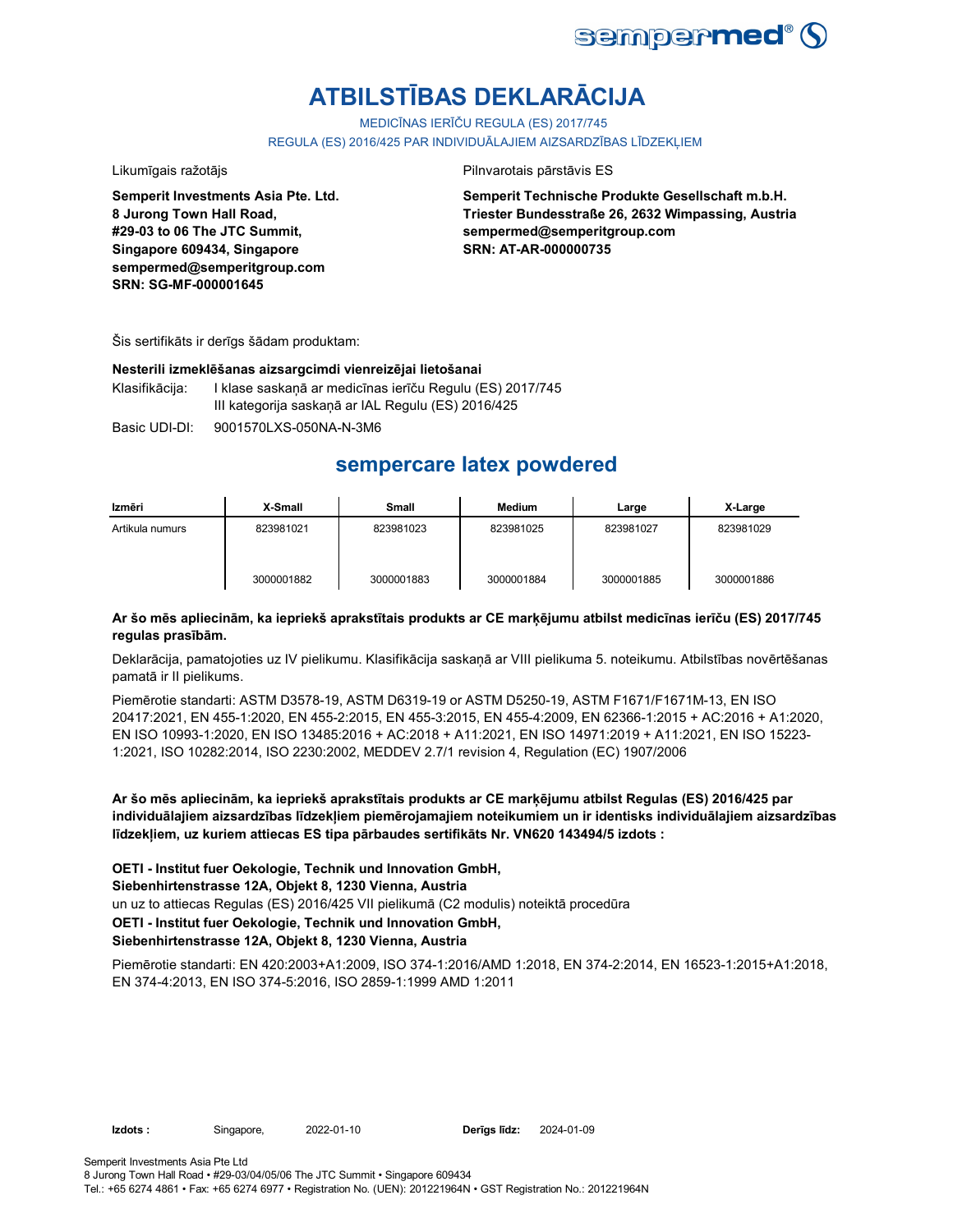

# **VASTAVUSDEKLARATSIOON**

MEDITSIINITOODETE MÄÄRUS (EL) 2017/745 ISIKUKAITSEVAHENDITE MÄÄRUS (EL) 2016/425

**Semperit Investments Asia Pte. Ltd.**

**8 Jurong Town Hall Road, #29-03 to 06 The JTC Summit, Singapore 609434, Singapore sempermed@semperitgroup.com SRN: SG-MF-000001645**

#### Tootja Volitatud esindaja EL-is

**Semperit Technische Produkte Gesellschaft m.b.H. Triester Bundesstraße 26, 2632 Wimpassing, Austria sempermed@semperitgroup.com SRN: AT-AR-000000735**

See sertifikaat kehtib järgmistele toodetele:

#### **Mittesteriilne läbivaatus- ja kaitsekinnas ühekordseks kasutuseks**

Klassifikatsioon: I klass kooskõlas meditsiinitoodete määrusega (EU) 2017/745 III kategooria kooskõlas isikukaitsevahendite määrusega (EL) 2016/425

Basic UDI-DI: 9001570LXS-050NA-N-3M6

## **sempercare latex powdered**

| Suurused     | X-Small    | <b>Small</b> | Medium     | Large      | X-Large    |
|--------------|------------|--------------|------------|------------|------------|
| Tootenumbrid | 823981021  | 823981023    | 823981025  | 823981027  | 823981029  |
|              | 3000001882 | 3000001883   | 3000001884 | 3000001885 | 3000001886 |

### **Kinnitame oma ainuvastutusel, et CE-märgisega tooted on kooskõlas meditsiinitoodete määruse (EU) 2017/745 nõuetega.**

Deklaratsioon põhineb IV lisal. Klassifikatsioon kooskõlas VIII lisa 5. reegliga. Vastavushindamine põhineb II lisal.

Kohaldatud normid: ASTM D3578-19, ASTM D6319-19 or ASTM D5250-19, ASTM F1671/F1671M-13, EN ISO 20417:2021, EN 455-1:2020, EN 455-2:2015, EN 455-3:2015, EN 455-4:2009, EN 62366-1:2015 + AC:2016 + A1:2020, EN ISO 10993- 1:2020, EN ISO 13485:2016 + AC:2018 + A11:2021, EN ISO 14971:2019 + A11:2021, EN ISO 15223-1:2021, ISO 10282:2014, ISO 2230:2002, MEDDEV 2.7/1 revision 4, Regulation (EC) 1907/2006

**Kinnitame oma ainuvastutusel, et eespool nimetatud CE-märgistusega tooted on kooskõlas isikukaitsevahendite määruse (EL) 2016/425 põhisätetega ning on identsed isikukaitsevahenditega, mille kohta on välja antud EÜ tüübihindamistõend nrVN620 143494/5 välja :**

**OETI - Institut fuer Oekologie, Technik und Innovation GmbH, Siebenhirtenstrasse 12A, Objekt 8, 1230 Vienna, Austria**

Toodetele kohaldub määruse VII lisa (moodul C2) menetlus, mille üle teostab järelevalvet

## **OETI - Institut fuer Oekologie, Technik und Innovation GmbH,**

### **Siebenhirtenstrasse 12A, Objekt 8, 1230 Vienna, Austria**

Kohaldatud normid: EN 420:2003+A1:2009, ISO 374-1:2016/AMD 1:2018, EN 374-2:2014, EN 16523-1:2015+A1:2018, EN 374-4:2013, EN ISO 374-5:2016, ISO 2859-1:1999 AMD 1:2011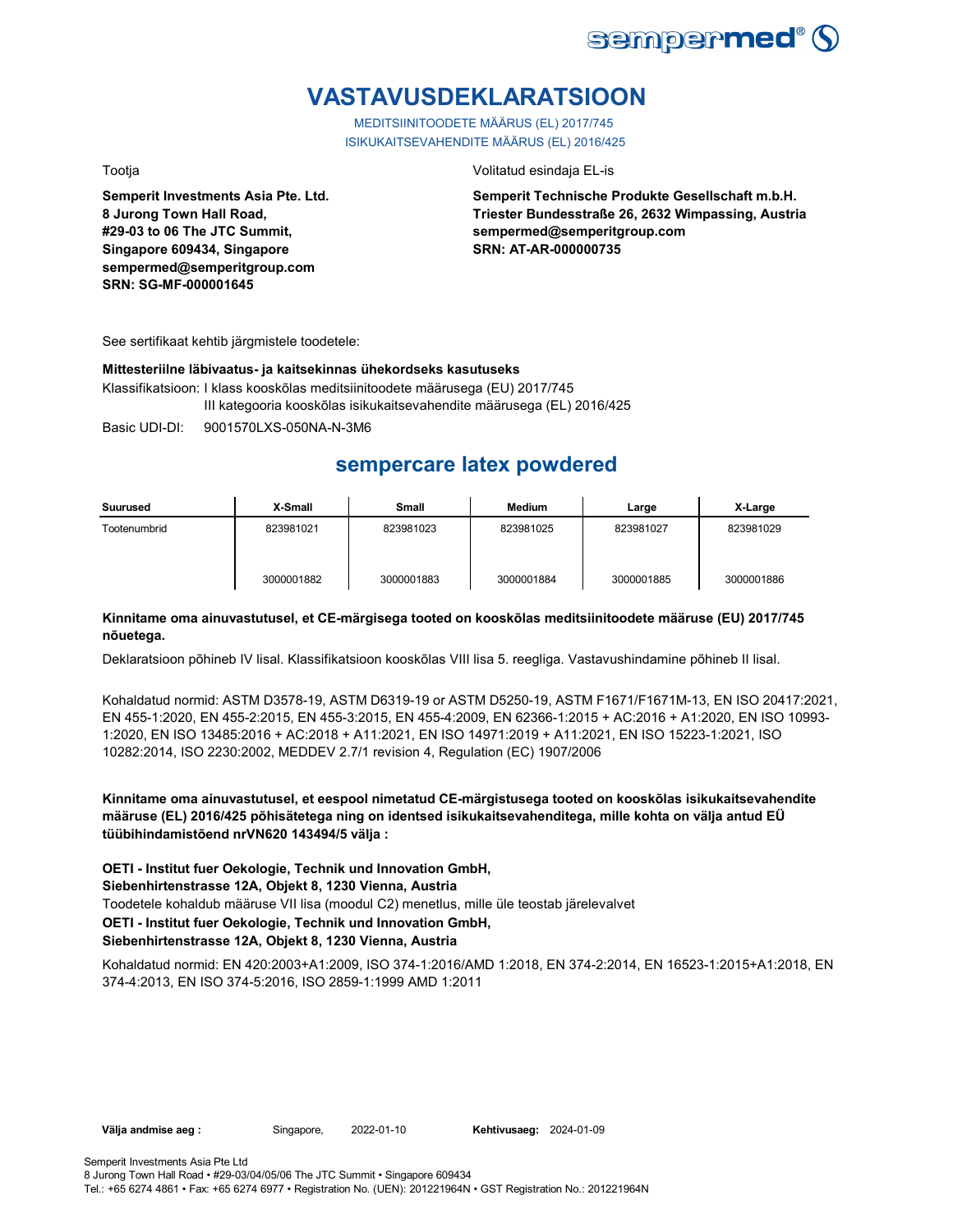

# **PROHLÁŠENÍ O SHODĚ**

NAŘÍZENÍ O ZDRAVOTNICKÝCH PROSTŘEDCÍCH (EU) 2017/745 NAŘÍZENÍ (EU) 2016/425 PRO OSOBNÍ OCHRANNÉ PROSTŘEDKY

**Semperit Investments Asia Pte. Ltd. 8 Jurong Town Hall Road, #29-03 to 06 The JTC Summit, Singapore 609434, Singapore sempermed@semperitgroup.com SRN: SG-MF-000001645**

Výrobce EU zplnomocněný zástupce

**Semperit Technische Produkte Gesellschaft m.b.H. Triester Bundesstraße 26, 2632 Wimpassing, Austria sempermed@semperitgroup.com SRN: AT-AR-000000735**

Tento certifikát je platný pro následující produkty:

#### **Nesterilní vyšetřovací a ochranné rukavice pro jednorázové použití**

Klasifikace Třída I podle nařízení o zdravotnických prostředcích (EU) 2017/745 Kategorie III podle nařízení o OOP (EU) 2016/425

Basic UDI-DI: 9001570LXS-050NA-N-3M6

## **sempercare latex powdered**

| Velikosti      | X-Small    | Small      | <b>Medium</b> | Large      | X-Large    |
|----------------|------------|------------|---------------|------------|------------|
| Číslo produktu | 823981021  | 823981023  | 823981025     | 823981027  | 823981029  |
|                | 3000001882 | 3000001883 | 3000001884    | 3000001885 | 3000001886 |

### **Tímto potvrzujeme s výlučnou odpovědností, že produkty označené CE souhlasí se požadavky nařízení o zdravotnických prostředcích (EU) 2017/745.**

Prohlášení na základě přílohy IV. Klasifikace podle pravidla 5 přílohy VIII. Posouzení shody je založeno na příloze II.

Použité normy: ASTM D3578-19, ASTM D6319-19 or ASTM D5250-19, ASTM F1671/F1671M-13, EN ISO 20417:2021, EN 455-1:2020, EN 455-2:2015, EN 455-3:2015, EN 455-4:2009, EN 62366-1:2015 + AC:2016 + A1:2020, EN ISO 10993- 1:2020, EN ISO 13485:2016 + AC:2018 + A11:2021, EN ISO 14971:2019 + A11:2021, EN ISO 15223-1:2021, ISO 10282:2014, ISO 2230:2002, MEDDEV 2.7/1 revision 4, Regulation (EC) 1907/2006

**Tímto potvrzujeme s výlučnou odpovědností, že výše uvedené produkty označené jako CE souhlasí s příslušnými ustanoveními nařízení (EU) 2016/425 pro Osobní ochranné prostředky a jsou předmětem přezkoušení EU č.VN620 143494/5 vystaveno :**

**OETI - Institut fuer Oekologie, Technik und Innovation GmbH,** 

**Siebenhirtenstrasse 12A, Objekt 8, 1230 Vienna, Austria**

Produkty jsou předmětem procesu podle dodatku VII (moduly, C2) nařízení pod dohledem

### **OETI - Institut fuer Oekologie, Technik und Innovation GmbH,**

**Siebenhirtenstrasse 12A, Objekt 8, 1230 Vienna, Austria**

Použité normy: EN 420:2003+A1:2009, ISO 374-1:2016/AMD 1:2018, EN 374-2:2014, EN 16523-1:2015+A1:2018, EN 374- 4:2013, EN ISO 374-5:2016, ISO 2859-1:1999 AMD 1:2011

Tel.: +65 6274 4861 • Fax: +65 6274 6977 • Registration No. (UEN): 201221964N • GST Registration No.: 201221964N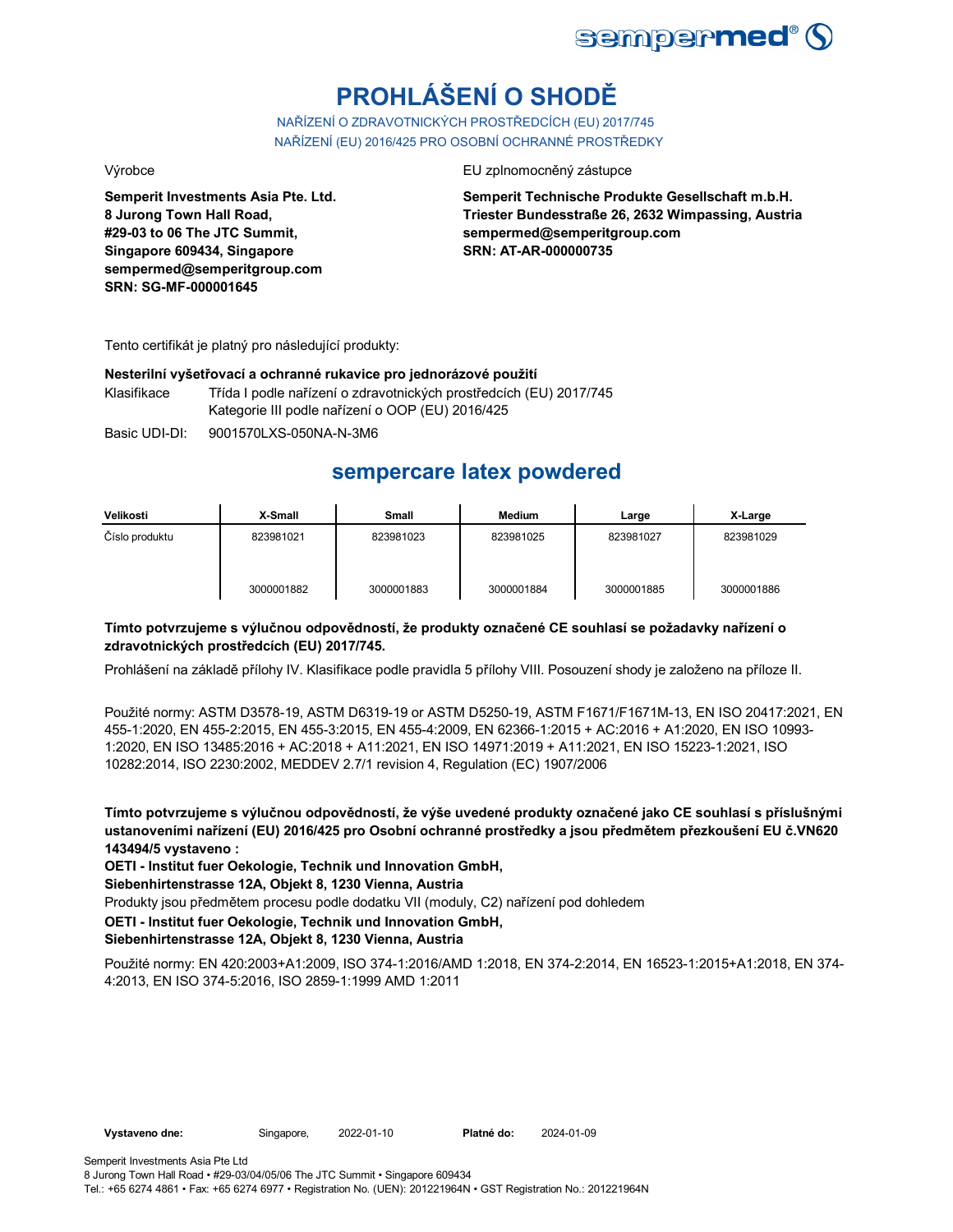

# **VYHLÁSENIE O ZHODE**

NARIADENIE (EU) 2017/745 O ZDRAVOTNÍCKYCH POMÔCKACH NARIADENIE (EÚ) 2016/425 O OSOBNÝCH OCHRANNÝCH PROSTRIEDKOCH

**Semperit Investments Asia Pte. Ltd. 8 Jurong Town Hall Road, #29-03 to 06 The JTC Summit, Singapore 609434, Singapore sempermed@semperitgroup.com SRN: SG-MF-000001645**

#### Výrobca Splnomocnenec pre EÚ

**Semperit Technische Produkte Gesellschaft m.b.H. Triester Bundesstraße 26, 2632 Wimpassing, Austria sempermed@semperitgroup.com SRN: AT-AR-000000735**

Tento certifikát je platný pre nasledujúce body:

#### **Nesterilné vyšetrovacie a ochranné rukavice na jedno použitie**

Klasifikácia: Trieda I podľa Nariadenia (EU) 2017/745 o zdravotníckych pomôckach Kategória III podľa Nariadenia o osobných ochranných pomôckach (EU) 2016/425

Basic UDI-DI: 9001570LXS-050NA-N-3M6

## **sempercare latex powdered**

| Veľkosti      | X-Small    | Small      | Medium     | Large      | X-Large    |
|---------------|------------|------------|------------|------------|------------|
| Výrobné čísla | 823981021  | 823981023  | 823981025  | 823981027  | 823981029  |
|               | 3000001882 | 3000001883 | 3000001884 | 3000001885 | 3000001886 |

### **Týmto vo svojej výhradnej zodpovednosti potvrdzujeme, že výrobky označené symbolom CE sú v súlade so požiadavkami Nariadenia (EU) 2017/745 o zdravotníckych pomôckach.**

Vyhlásenie na základe prílohy IV. Klasifikácia podľa pravidla 5 prílohy VIII. Posudzovanie zhody je založené na prílohe II.

Súvisiace normy: ASTM D3578-19, ASTM D6319-19 or ASTM D5250-19, ASTM F1671/F1671M-13, EN ISO 20417:2021, EN 455-1:2020, EN 455-2:2015, EN 455-3:2015, EN 455-4:2009, EN 62366-1:2015 + AC:2016 + A1:2020, EN ISO 10993- 1:2020, EN ISO 13485:2016 + AC:2018 + A11:2021, EN ISO 14971:2019 + A11:2021, EN ISO 15223-1:2021, ISO 10282:2014, ISO 2230:2002, MEDDEV 2.7/1 revision 4, Regulation (EC) 1907/2006

**Týmto vo svojej výhradnej zodpovednosti potvrdzujeme, že výrobky označené symbolom CE sú v súlade so smerodajnými ustanoveniami Nariadenia (EÚ) 2016/425 o osobných ochranných prostriedkoch a sú predmetom EU - Osvedčenia o typovej skúške č. VN620 143494/5 vyhotovené :**

**OETI - Institut fuer Oekologie, Technik und Innovation GmbH,** 

**Siebenhirtenstrasse 12A, Objekt 8, 1230 Vienna, Austria**

Výrobky sú predmetom konania podľa dodatku VII (moduly C2) Nariadenia pod dohľadom

### **OETI - Institut fuer Oekologie, Technik und Innovation GmbH,**

### **Siebenhirtenstrasse 12A, Objekt 8, 1230 Vienna, Austria**

Súvisiace normy: EN 420:2003+A1:2009, ISO 374-1:2016/AMD 1:2018, EN 374-2:2014, EN 16523-1:2015+A1:2018, EN 374-4:2013, EN ISO 374-5:2016, ISO 2859-1:1999 AMD 1:2011

**Vyhotovené dňa:** Singapore, 2022-01-10 **Platné do:** 2024-01-09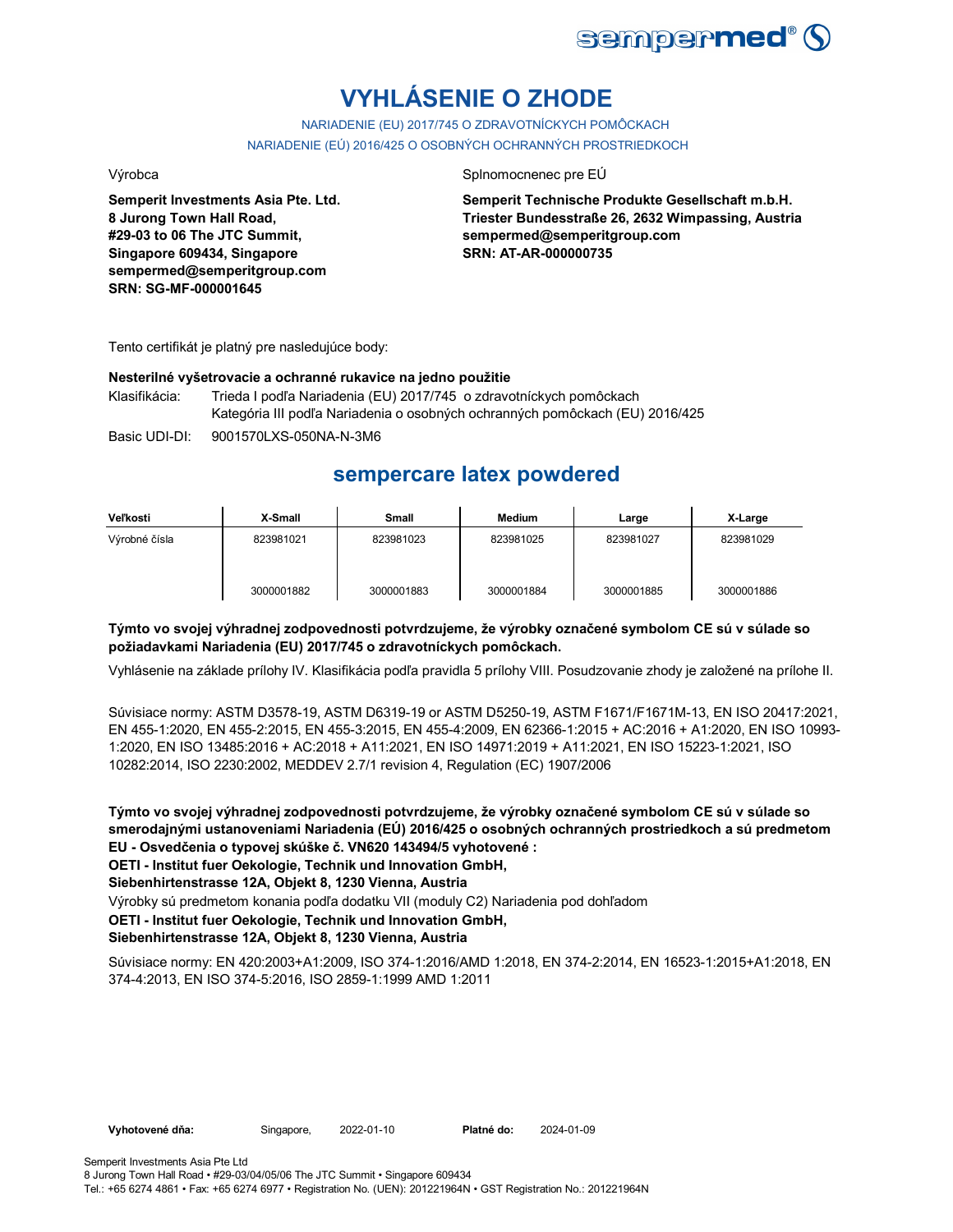

# **MEGFELELŐSÉGI NYILATKOZAT**

ORVOSTECHNIKAI ESZKÖZÖKRŐL SZÓLÓ (EU) 2017/745 RENDELET EGYÉNI VÉDŐESZKÖZÖKRŐL SZÓLÓ (EU) 2016/425 RENDELET

**Semperit Investments Asia Pte. Ltd. 8 Jurong Town Hall Road, #29-03 to 06 The JTC Summit, Singapore 609434, Singapore sempermed@semperitgroup.com SRN: SG-MF-000001645**

### Gyártó EU-meghatalmazott

**Semperit Technische Produkte Gesellschaft m.b.H. Triester Bundesstraße 26, 2632 Wimpassing, Austria sempermed@semperitgroup.com SRN: AT-AR-000000735**

Ez a tanúsítvány a következő termékekre érvényes:

#### **Egyszer használatos, nem steril vizsgálati- és védőkesztyű**

Osztályozás: I. osztály az orvostechnikai eszközökről szóló (EU) 2017/745 rendelet szerint III. kategória az egyéni védőeszközökről szóló (EU) 2016/425 rendelet szerint

Basic UDI-DI: 9001570LXS-050NA-N-3M6

## **sempercare latex powdered**

| Méretek    | X-Small    | Small      | Medium     | Large      | X-Large    |
|------------|------------|------------|------------|------------|------------|
| Cikkszámok | 823981021  | 823981023  | 823981025  | 823981027  | 823981029  |
|            | 3000001882 | 3000001883 | 3000001884 | 3000001885 | 3000001886 |

### **Ezennel kizárólagos felelősségünk mellett kijelentjük, hogy a CE jelzésű termékek eszközökről szóló (EU) 2017/745 rendelet alapvető előírásainak.**

Con la presente, dichiariamo sotto la nostra esclusiva responsabilità che il prodotto con marchio CE sopra descritto soddisfa i requisiti del regolamento sui dispositivi medici (UE) 2017/745 .

Alkalmazott szabványok: ASTM D3578-19, ASTM D6319-19 or ASTM D5250-19, ASTM F1671/F1671M-13, EN ISO 20417:2021, EN 455-1:2020, EN 455-2:2015, EN 455-3:2015, EN 455-4:2009, EN 62366-1:2015 + AC:2016 + A1:2020, EN ISO 10993-1:2020, EN ISO 13485:2016 + AC:2018 + A11:2021, EN ISO 14971:2019 + A11:2021, EN ISO 15223- 1:2021, ISO 10282:2014, ISO 2230:2002, MEDDEV 2.7/1 revision 4, Regulation (EC) 1907/2006

**Ezennel kizárólagos felelősségünk mellett kijelentjük, hogy a fent említett CE jelzésű termékek megfelelnek az egyéni védőeszközökre irányuló 2016/425/EU rendelet vonatkozó előírásainak és vonatkozik rájuk a megfelelő számú EU-típusvizsgálati tanúsítvány VN620 143494/5 kelt : OETI - Institut fuer Oekologie, Technik und Innovation GmbH, Siebenhirtenstrasse 12A, Objekt 8, 1230 Vienna, Austria**

**OETI - Institut fuer Oekologie, Technik und Innovation GmbH, Siebenhirtenstrasse 12A, Objekt 8, 1230 Vienna, Austria** A termékekre vonatkozik a rendelet VII. melléklete (C2 modul) szerinti eljárás a következő személy felügyelete mellett:

Alkalmazott szabványok: EN 420:2003+A1:2009, ISO 374-1:2016/AMD 1:2018, EN 374-2:2014, EN 16523- 1:2015+A1:2018, EN 374-4:2013, EN ISO 374-5:2016, ISO 2859-1:1999 AMD 1:2011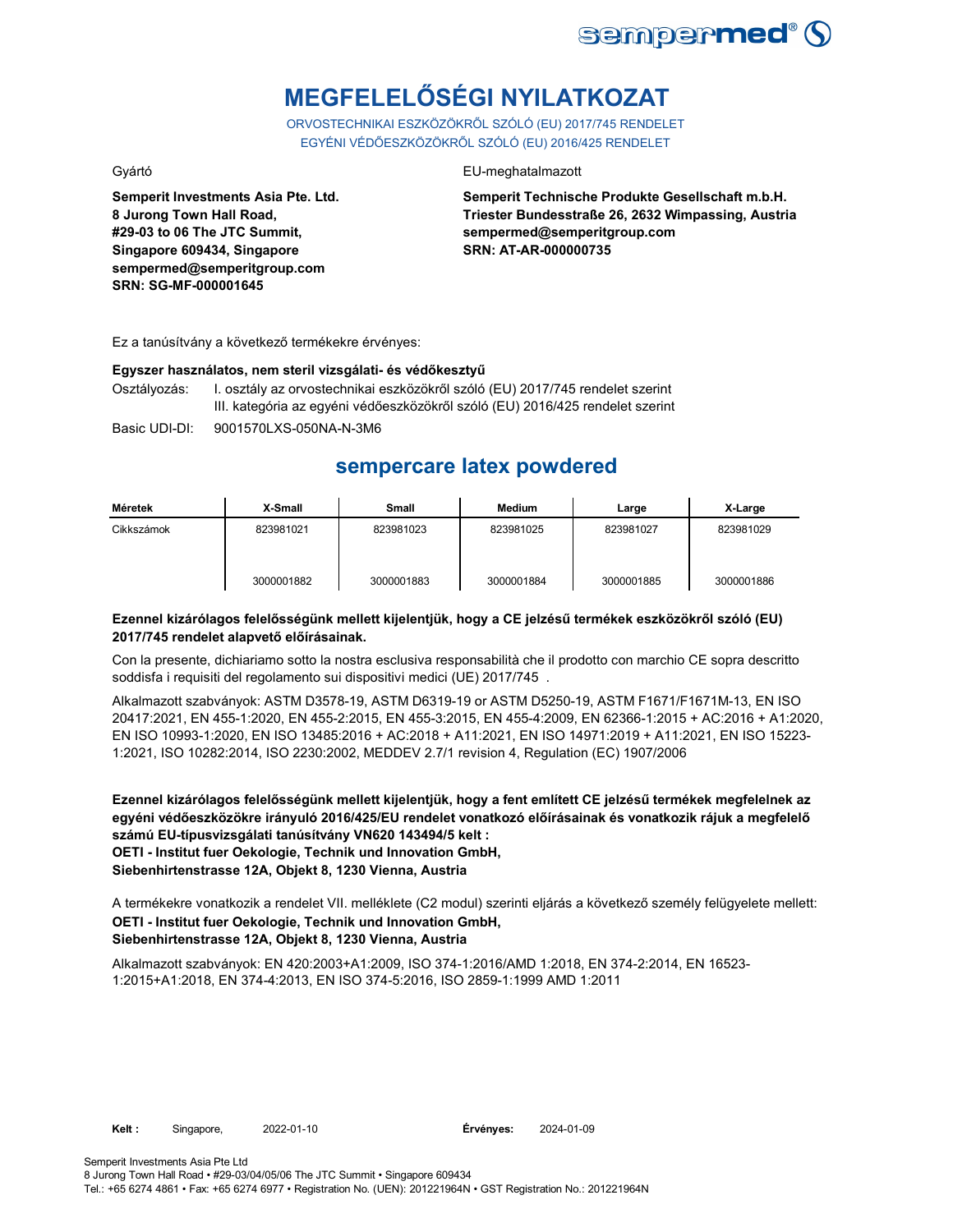

# **IZJAVA O SKLADNOSTI**

UREDBA O MEDICINSKIH PRIPOMOČKIH (EU) 2017/745/EGS UREDBA (EU) 2016/425 ZA OSEBNO VAROVALNO OPREMO

**Semperit Investments Asia Pte. Ltd. 8 Jurong Town Hall Road, #29-03 to 06 The JTC Summit, Singapore 609434, Singapore sempermed@semperitgroup.com SRN: SG-MF-000001645**

#### Proizvajalec **Proizvajalec** Pooblaščen zastopnik EU

**Semperit Technische Produkte Gesellschaft m.b.H. Triester Bundesstraße 26, 2632 Wimpassing, Austria sempermed@semperitgroup.com SRN: AT-AR-000000735**

To potrdilo velja za naslednje izdelke:

#### **Nesterilne zaščitne rokavice in rokavice za preglede za enkratno uporabo**

Klasifikacija: Razred I v skladu z Uredbo o medicinskih pripomočkih (EU) 2017/745/EGS Kategorija III v skladu z Uredbo OVO (EU) 2016/425

Basic UDI-DI: 9001570LXS-050NA-N-3M6

## **sempercare latex powdered**

| Velikosti         | X-Small    | Small      | <b>Medium</b> | Large      | X-Large    |
|-------------------|------------|------------|---------------|------------|------------|
| Stevilke izdelkov | 823981021  | 823981023  | 823981025     | 823981027  | 823981029  |
|                   | 3000001882 | 3000001883 | 3000001884    | 3000001885 | 3000001886 |

### **S to izključno odgovornostjo izjavljamo, da so izdelki z oznako CE v skladu z zahtevami Uredbe za medicinske pripomočke (EU) 2017/745.**

Izjava na podlagi Priloge IV. Razvrstitev v skladu s Prilogo VIII k Pravilniku 5. Ocenjevanje skladnosti temelji na Prilogi II.

Uporabljeni standardi: ASTM D3578-19, ASTM D6319-19 or ASTM D5250-19, ASTM F1671/F1671M-13, EN ISO 20417:2021, EN 455-1:2020, EN 455-2:2015, EN 455-3:2015, EN 455-4:2009, EN 62366-1:2015 + AC:2016 + A1:2020, EN ISO 10993-1:2020, EN ISO 13485:2016 + AC:2018 + A11:2021, EN ISO 14971:2019 + A11:2021, EN ISO 15223- 1:2021, ISO 10282:2014, ISO 2230:2002, MEDDEV 2.7/1 revision 4, Regulation (EC) 1907/2006

**S to izključno odgovornostjo izjavljamo, da so zgoraj navedeni izdelki z oznako CE v skladu z bistvenimi zahtevami Uredbe (EU) 2016/425 za osebno varovalno opremo in so predmet certifikata ES o pregledu tipa št. VN620 143494/5 izdano :**

**OETI - Institut fuer Oekologie, Technik und Innovation GmbH,** 

**Siebenhirtenstrasse 12A, Objekt 8, 1230 Vienna, Austria**

Izdelki so predmet postopka v skladu s Prilogo VII (modul C2) uredbe pod nadzorom

### **OETI - Institut fuer Oekologie, Technik und Innovation GmbH,**

**Siebenhirtenstrasse 12A, Objekt 8, 1230 Vienna, Austria**

Uporabljeni standardi: EN 420:2003+A1:2009, ISO 374-1:2016/AMD 1:2018, EN 374-2:2014, EN 16523-1:2015+A1:2018, EN 374-4:2013, EN ISO 374-5:2016, ISO 2859-1:1999 AMD 1:2011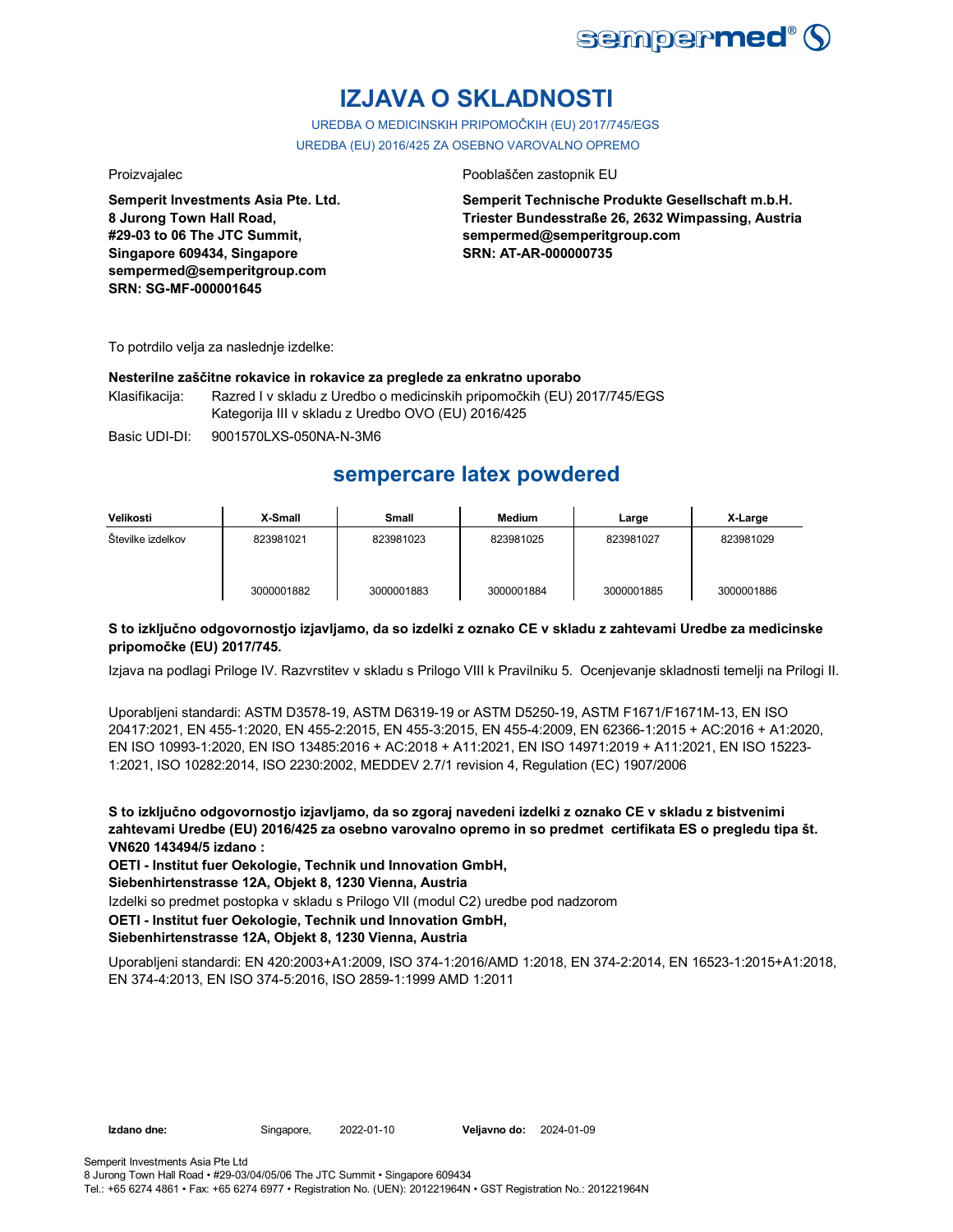

# **IZJAVA O SUKLADNOSTI**

UREDBA O MEDICINSKIM PROIZVODIMA (EU) 2017/745 UREDBA (EU) 2016/425 O OSOBNOJ ZAŠTITNOJ OPREMI

Proizvođač Ovlašteni predstavnik u EU

**Semperit Investments Asia Pte. Ltd. 8 Jurong Town Hall Road, #29-03 to 06 The JTC Summit, Singapore 609434, Singapore sempermed@semperitgroup.com SRN: SG-MF-000001645**

**Semperit Technische Produkte Gesellschaft m.b.H. Triester Bundesstraße 26, 2632 Wimpassing, Austria sempermed@semperitgroup.com SRN: AT-AR-000000735**

Ovaj certifikat vrijedi za sljedeće proizvode:

#### **Nesterilne zaštitne rukavice za pregled za jednokratnu uporabu**

Klasifikacija: Klasa I. prema Direktivi o medicinskim proizvodima (EU) 2017/745 Kategorija III. prema Uredbi o osobnoj zaštitnoj opremi (EU) 2016/425

Basic UDI-DI: 9001570LXS-050NA-N-3M6

## **sempercare latex powdered**

| Veličine    | X-Small    | Small      | <b>Medium</b> | Large      | X-Large    |
|-------------|------------|------------|---------------|------------|------------|
| Br. artikla | 823981021  | 823981023  | 823981025     | 823981027  | 823981029  |
|             | 3000001882 | 3000001883 | 3000001884    | 3000001885 | 3000001886 |

### **Ovim putem izjavljujemo pod punom odgovornošću da su proizvodi s CE oznakom sukladni s zahtjevima Uredbe o medicinskim proizvodima (EU) 2017/745.**

Izjava se temelji na Prilogu IV. Klasifikacija prema pravilu 5, Prilog VIII. Ocjenjivanje sukladnosti prema Prilogu II.

Primijenjene norme: ASTM D3578-19, ASTM D6319-19 or ASTM D5250-19, ASTM F1671/F1671M-13, EN ISO 20417:2021, EN 455-1:2020, EN 455-2:2015, EN 455-3:2015, EN 455-4:2009, EN 62366-1:2015 + AC:2016 + A1:2020, EN ISO 10993-1:2020, EN ISO 13485:2016 + AC:2018 + A11:2021, EN ISO 14971:2019 + A11:2021, EN ISO 15223-1:2021, ISO 10282:2014, ISO 2230:2002, MEDDEV 2.7/1 revision 4, Regulation (EC) 1907/2006

**Ovim putem izjavljujemo pod punom odgovornošću da su prethodno navedeni proizvodi s CE oznakom sukladni s mjerodavnim odredbama Uredbe (EU) 2016/425 o osobnoj zaštitnoj opremi i da su predmet EU certifikata o ispitivanju tipa br.VN620 143494/5 izdano :**

**OETI - Institut fuer Oekologie, Technik und Innovation GmbH,** 

**Siebenhirtenstrasse 12A, Objekt 8, 1230 Vienna, Austria**

Proizvodi podliježu postupku iz Dodatka VII. (modul C2) Uredbe pod nadzorom

**OETI - Institut fuer Oekologie, Technik und Innovation GmbH,** 

**Siebenhirtenstrasse 12A, Objekt 8, 1230 Vienna, Austria**

Primijenjene norme: EN 420:2003+A1:2009, ISO 374-1:2016/AMD 1:2018, EN 374-2:2014, EN 16523-1:2015+A1:2018, EN 374-4:2013, EN ISO 374-5:2016, ISO 2859-1:1999 AMD 1:2011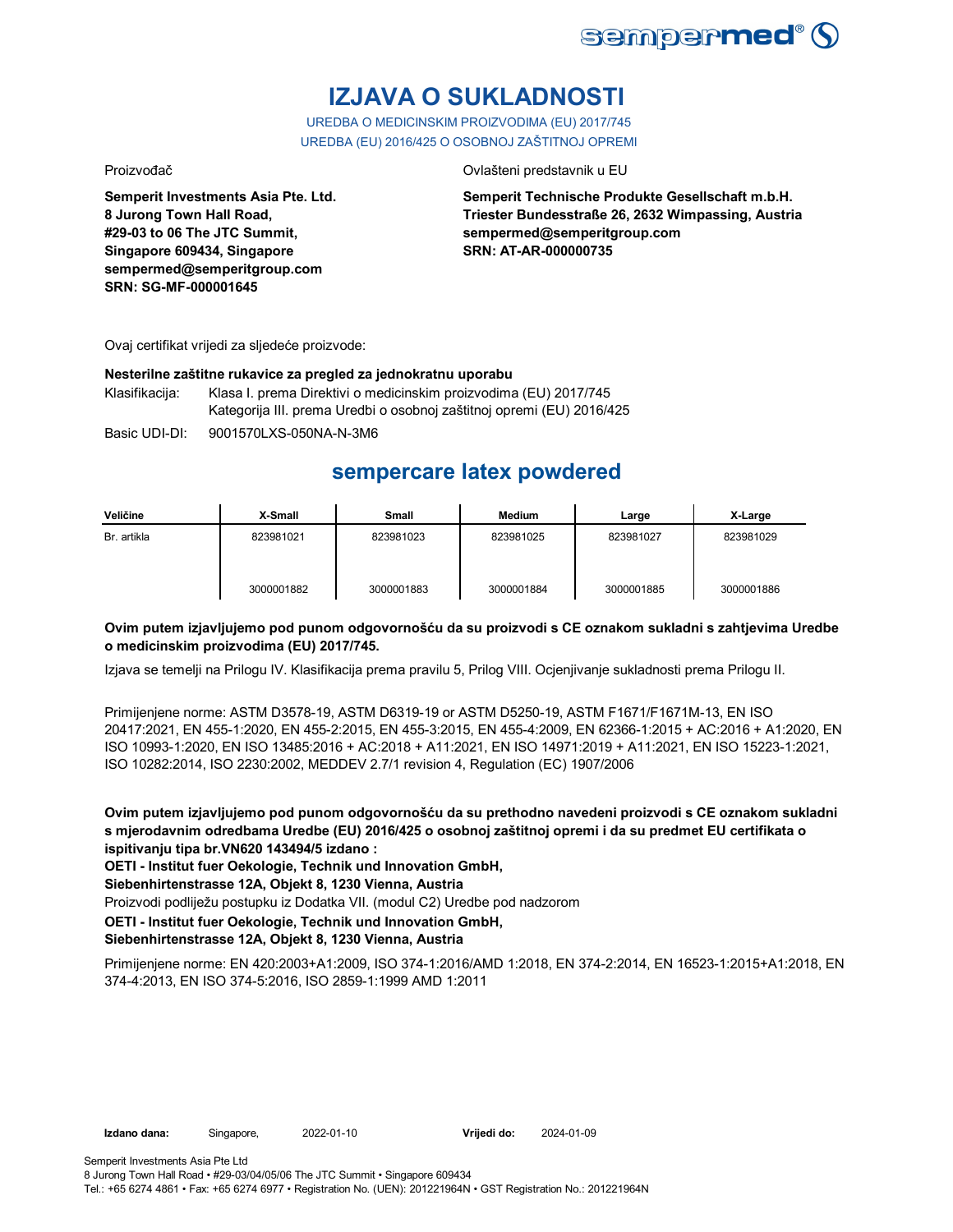

# **DEKLARACJA ZGODNOŚCI**

ROZPORZĄDZENIE W SPRAWIE WYROBÓW MEDYCZNYCH (UE) 2017/745 ROZPORZĄDZENIE W SPRAWIE ŚRODKÓW OCHRONY INDYWIDUALNEJ (UE) 2016/425

**Semperit Investments Asia Pte. Ltd. 8 Jurong Town Hall Road, #29-03 to 06 The JTC Summit, Singapore 609434, Singapore sempermed@semperitgroup.com SRN: SG-MF-000001645**

#### Producent **Autoryzowany przedstawiciel w UE**

**Semperit Technische Produkte Gesellschaft m.b.H. Triester Bundesstraße 26, 2632 Wimpassing, Austria sempermed@semperitgroup.com SRN: AT-AR-000000735**

Niniejszy certyfikat obowiązuje w odniesieniu do następującego produktu:

#### **Niesterylne rękawice medyczne i ochronne jednorazowego użytku**

Klasyfikacja: Klasa I zgodnie z rozporządzeniem (UE) 2017/745 w sprawie wyrobów medycznych Kategoria III zgodnie z rozporządzeniem (UE) 2016/425 w sprawie środków ochrony indywidualnej

Basic UDI-DI: 9001570LXS-050NA-N-3M6

## **sempercare latex powdered**

| Rozmiary         | X-Small    | Small      | Medium     | Large      | X-Large    |
|------------------|------------|------------|------------|------------|------------|
| Numery artykułów | 823981021  | 823981023  | 823981025  | 823981027  | 823981029  |
|                  | 3000001882 | 3000001883 | 3000001884 | 3000001885 | 3000001886 |

### **Niniejszym oświadczamy, na naszą wyłączną odpowiedzialność, że opisany powyżej produkt z oznakowaniem CE jest zgodny z wymogami rozporządzenia w sprawie wyrobów medycznych (UE) 2017/745.**

Deklaracja na podstawie załącznika IV. Klasyfikacja jest zgodna z zasadą 5, załącznik VIII. Ocenę zgodności przeprowadza się na podstawie załącznika II.

Zastosowane normy: ASTM D3578-19, ASTM D6319-19 or ASTM D5250-19, ASTM F1671/F1671M-13, EN ISO 20417:2021, EN 455-1:2020, EN 455-2:2015, EN 455-3:2015, EN 455-4:2009, EN 62366-1:2015 + AC:2016 + A1:2020, EN ISO 10993-1:2020, EN ISO 13485:2016 + AC:2018 + A11:2021, EN ISO 14971:2019 + A11:2021, EN ISO 15223- 1:2021, ISO 10282:2014, ISO 2230:2002, MEDDEV 2.7/1 revision 4, Regulation (EC) 1907/2006

**Na własną odpowiedzialność oświadczamy niniejszym, że opisany powyżej produkt z oznakowaniem CE jest zgodny z obowiązującymi przepisami rozporządzenia (UE) 2016/425 w sprawie środków ochrony indywidualnej i jest identyczny ze środkami ochrony indywidualnej, których dotyczy certyfikat badania typu UE nr VN620 143494/5 data przez:**

**OETI - Institut fuer Oekologie, Technik und Innovation GmbH,** 

**Siebenhirtenstrasse 12A, Objekt 8, 1230 Vienna, Austria**

Produkty podlegają procedurze określonej w załączniku VII (moduł C2) rozporządzenia pod nadzorem

#### **OETI - Institut fuer Oekologie, Technik und Innovation GmbH,**

### **Siebenhirtenstrasse 12A, Objekt 8, 1230 Vienna, Austria**

Zastosowane normy: EN 420:2003+A1:2009, ISO 374-1:2016/AMD 1:2018, EN 374-2:2014, EN 16523-1:2015+A1:2018, EN 374-4:2013, EN ISO 374-5:2016, ISO 2859-1:1999 AMD 1:2011

**Data wydania:** Singapore, 2022-01-10 **Data ważności:** 2024-01-09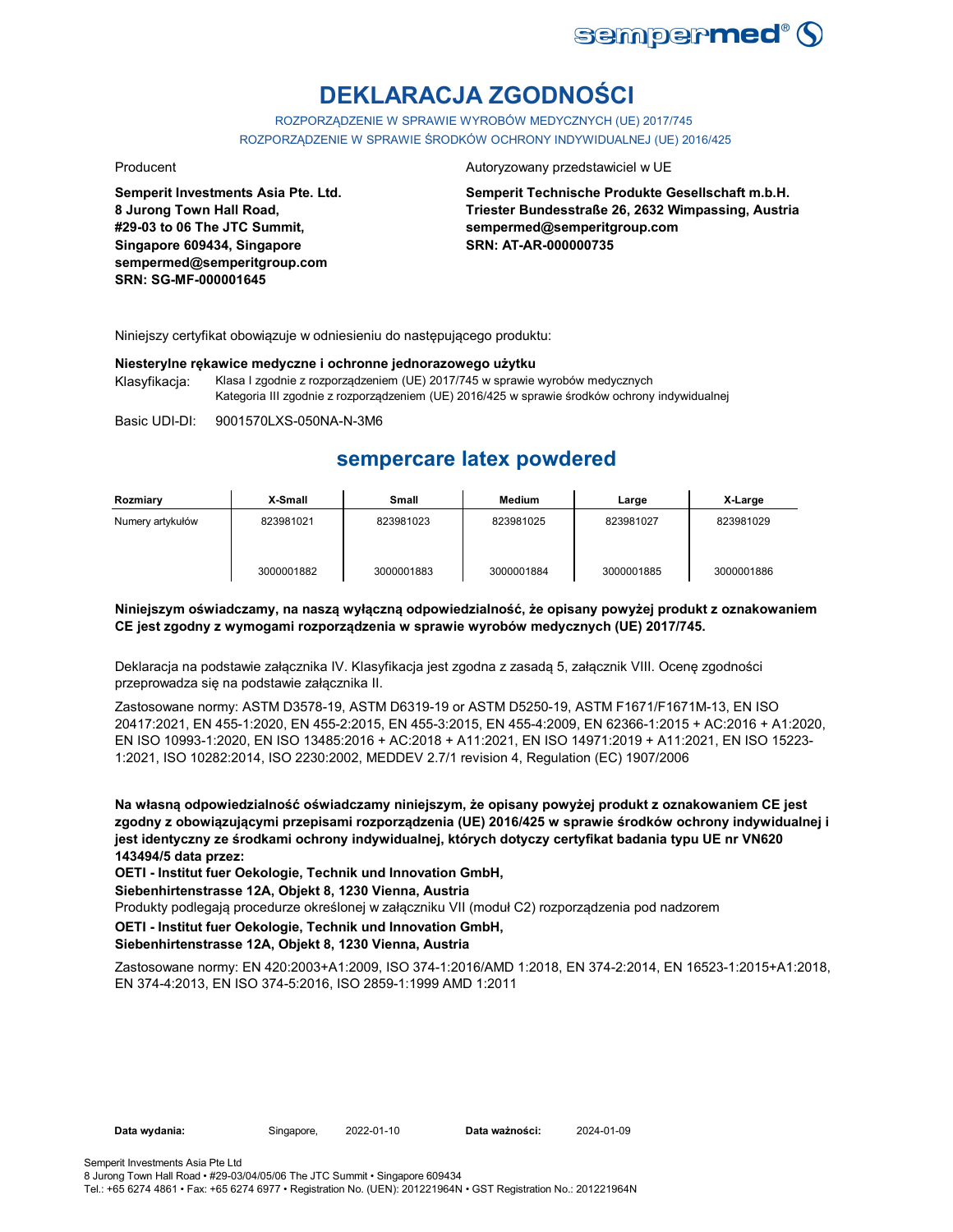

# **DECLARAȚIE DE CONFORMITATE**

REGULAMENTULUI PRIVIND PRODUSELE MEDICALE (EU) 2017/745 REGULAMENTULUI (EU) 2016/425 PENTRU ECHIPAMENTUL PERSONAL DE PROTECȚIE

**Semperit Investments Asia Pte. Ltd. 8 Jurong Town Hall Road, #29-03 to 06 The JTC Summit, Singapore 609434, Singapore sempermed@semperitgroup.com SRN: SG-MF-000001645**

#### Producător **Producător** Persoană împuternicită EU

**Semperit Technische Produkte Gesellschaft m.b.H. Triester Bundesstraße 26, 2632 Wimpassing, Austria sempermed@semperitgroup.com SRN: AT-AR-000000735**

Acest certificat este valabil pentru următoarele produse:

#### **Mânușă de consult și de protecție nesterilă de unică folosință**

clasificare: Clasa I conform règlementi privind produsele medicale (EU) 2017/745 Categoria III conform ordonanței EPP (EU) 2016/425

Basic UDI-DI: 9001570LXS-050NA-N-3M6

## **sempercare latex powdered**

| mărimi               | X-Small    | <b>Small</b> | Medium     | Large      | X-Large    |
|----------------------|------------|--------------|------------|------------|------------|
| Numerele de articole | 823981021  | 823981023    | 823981025  | 823981027  | 823981029  |
|                      | 3000001882 | 3000001883   | 3000001884 | 3000001885 | 3000001886 |

### **Prin prezenta confirmăm preluând toată responsabilitatea că produsele marcate CE corespund cerințelor din Regulamentului privind produsele medicale (EU) 2017/745 .**

Declarație bazată pe anexa IV. Clasificare în conformitate cu regula 5, anexa VIII. Evaluarea conformității se bazează pe anexa II.

Normele aplicate: ASTM D3578-19, ASTM D6319-19 or ASTM D5250-19, ASTM F1671/F1671M-13, EN ISO 20417:2021, EN 455-1:2020, EN 455-2:2015, EN 455-3:2015, EN 455-4:2009, EN 62366-1:2015 + AC:2016 + A1:2020, EN ISO 10993-1:2020, EN ISO 13485:2016 + AC:2018 + A11:2021, EN ISO 14971:2019 + A11:2021, EN ISO 15223-1:2021, ISO 10282:2014, ISO 2230:2002, MEDDEV 2.7/1 revision 4, Regulation (EC) 1907/2006

**Prin prezenta confirmăm preluând toată responsabilitatea că produsele marcate CE indicate mai sus corespund cerințelor de bază (EU) 2016/425 pentru echipamente personale de protecție și acestea sunt obiectul certificării de tip CE nr. VN620 143494/5 eliberat prin:**

**OETI - Institut fuer Oekologie, Technik und Innovation GmbH,** 

**Siebenhirtenstrasse 12A, Objekt 8, 1230 Vienna, Austria**

Produsele sunt obiectul procedurii conform anexei VII (modulul C2) sub supravegherea

### **OETI - Institut fuer Oekologie, Technik und Innovation GmbH,**

**Siebenhirtenstrasse 12A, Objekt 8, 1230 Vienna, Austria**

Normele aplicate: EN 420:2003+A1:2009, ISO 374-1:2016/AMD 1:2018, EN 374-2:2014, EN 16523-1:2015+A1:2018, EN 374- 4:2013, EN ISO 374-5:2016, ISO 2859-1:1999 AMD 1:2011

**Eliberat la data de:** Singapore, 2022-01-10 **Valabil până în:** 2024-01-09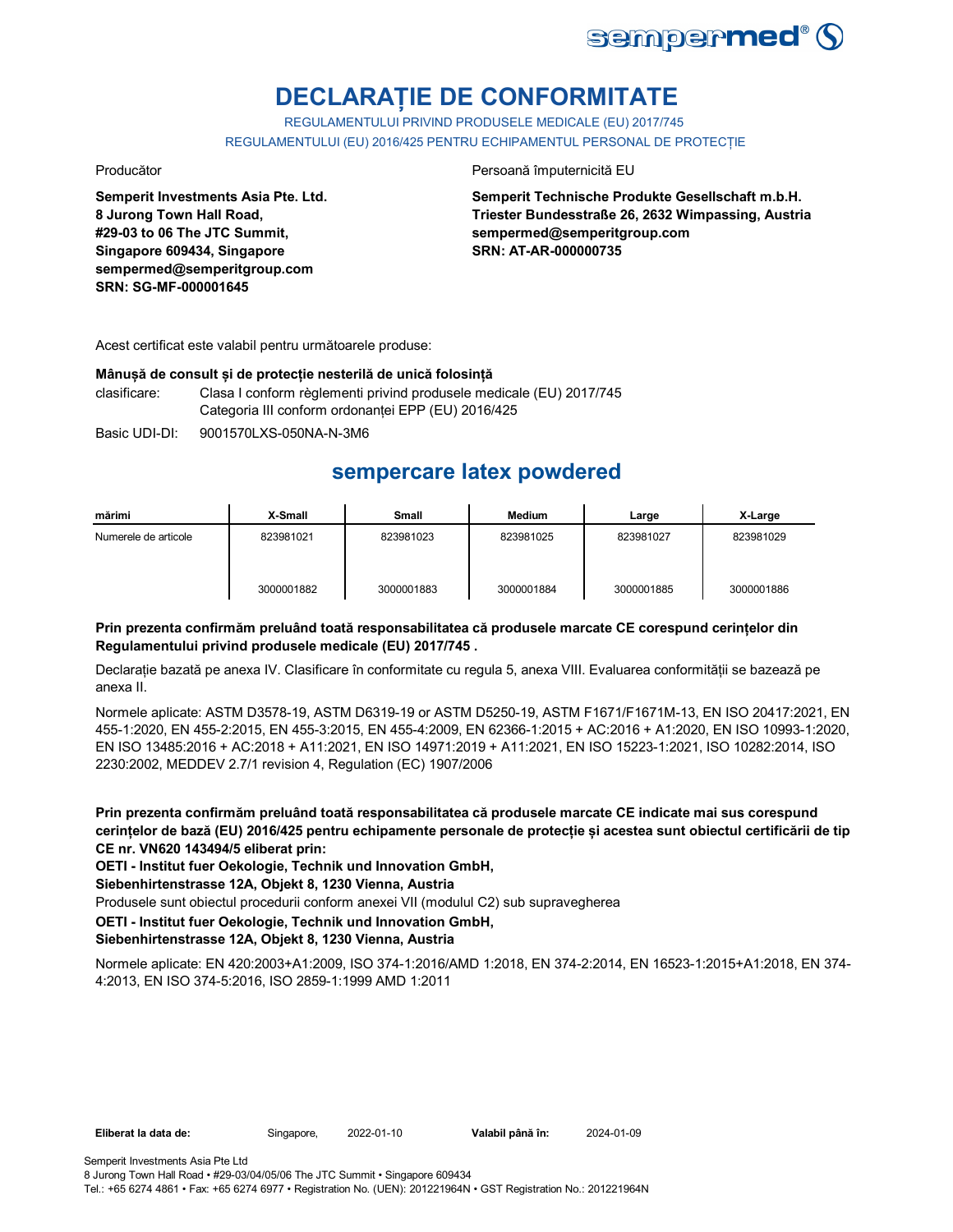

# **ΔΗΛΩΣΗ ΣΥΜΜΟΡΦΩΣΗΣ**

ΚΑΝΟΝΙΣΜΟΣ (EE) 2017/745 ΠΕΡΙ ΙΑΤΡΟΤΕΧΝΟΛΟΓΙΚΩΝ ΠΡΟΪΟΝΤΩΝ ΚΑΝΟΝΙΣΜΟΣ (ΕΕ) 2016/425 ΠΕΡΙ ΜΕΣΩΝ ΑΤΟΜΙΚΗΣ ΠΡΟΣΤΑΣΙΑΣ

**Semperit Investments Asia Pte. Ltd. 8 Jurong Town Hall Road, #29-03 to 06 The JTC Summit, Singapore 609434, Singapore sempermed@semperitgroup.com SRN: SG-MF-000001645**

#### Κατασκευαστής Εξουσιοδοτημένος αντιπρόσωπος στην ΕΕ

**Semperit Technische Produkte Gesellschaft m.b.H. Triester Bundesstraße 26, 2632 Wimpassing, Austria sempermed@semperitgroup.com SRN: AT-AR-000000735**

Το παρόν πιστοποιητικό ισχύει για τα ακόλουθα προϊόντα:

#### **Μη αποστειρωμένο γάντι εξέτασης και προστατευτικό γάντι μιας χρήσης**

Ταξινόμηση: Κατηγορία I σύμφωνα με την Κανονισμό (EU) 2017/745 περί ιατροτεχνολογικών προϊόντων Κατηγορία II σύμφωνα με τον Κανονισμό (ΕΕ) 2016/425 περί ΜΑΠ

Basic UDI-DI: 9001570LXS-050NA-N-3M6

## **sempercare latex powdered**

| Μενέθη            | X-Small    | <b>Small</b> | <b>Medium</b> | Large      | X-Large    |
|-------------------|------------|--------------|---------------|------------|------------|
| Αριθμοί προϊόντος | 823981021  | 823981023    | 823981025     | 823981027  | 823981029  |
|                   | 3000001882 | 3000001883   | 3000001884    | 3000001885 | 3000001886 |

### **Δια του παρόντος βεβαιώνουμε υπεύθυνα ότι τα προϊόντα με σήμανση CE ικανοποιούν τις απαιτήσεις της Κανονισμός (EU) 2017/745 περί ιατροτεχνολογικών προϊόντων.**

Δήλωση με βάση το παράρτημα IV. Ταξινόμηση σύμφωνα με τον κανόνα 5, παράρτημα VIII. Η αξιολόγηση της συμμόρφωσης βασίζεται στο παράρτημα II.

Εφαρμοζόμενα πρότυπα: ASTM D3578-19, ASTM D6319-19 or ASTM D5250-19, ASTM F1671/F1671M-13, EN ISO 20417:2021, EN 455-1:2020, EN 455-2:2015, EN 455-3:2015, EN 455-4:2009, EN 62366-1:2015 + AC:2016 + A1:2020, EN ISO 10993-1:2020, EN ISO 13485:2016 + AC:2018 + A11:2021, EN ISO 14971:2019 + A11:2021, EN ISO 15223- 1:2021, ISO 10282:2014, ISO 2230:2002, MEDDEV 2.7/1 revision 4, Regulation (EC) 1907/2006

### **Δια του παρόντος βεβαιώνουμε υπεύθυνα ότι τα ανωτέρω προϊόντα με σήμανση CE ικανοποιούν τις εφαρμοστέες διατάξεις του Κανονισμού (ΕΕ) 2016/425 περί μέσων ατομικής προστασίας και αποτελούν αντικείμενο του πιστοποιητικού εξέτασης τύπου ΕΕ με αρ. VN620 143494/5 εκδόθηκε :**

### **OETI - Institut fuer Oekologie, Technik und Innovation GmbH,**

#### **Siebenhirtenstrasse 12A, Objekt 8, 1230 Vienna, Austria**

Τα προϊόντα αποτελούν αντικείμενο της μεθόδου που ορίζεται στο Παράρτημα VII (ενότητα C2) του Κανονισμού υπό την επιτήρηση

#### **OETI - Institut fuer Oekologie, Technik und Innovation GmbH, Siebenhirtenstrasse 12A, Objekt 8, 1230 Vienna, Austria**

Εφαρμοζόμενα πρότυπα: EN 420:2003+A1:2009, ISO 374-1:2016/AMD 1:2018, EN 374-2:2014, EN 16523- 1:2015+A1:2018, EN 374-4:2013, EN ISO 374-5:2016, ISO 2859-1:1999 AMD 1:2011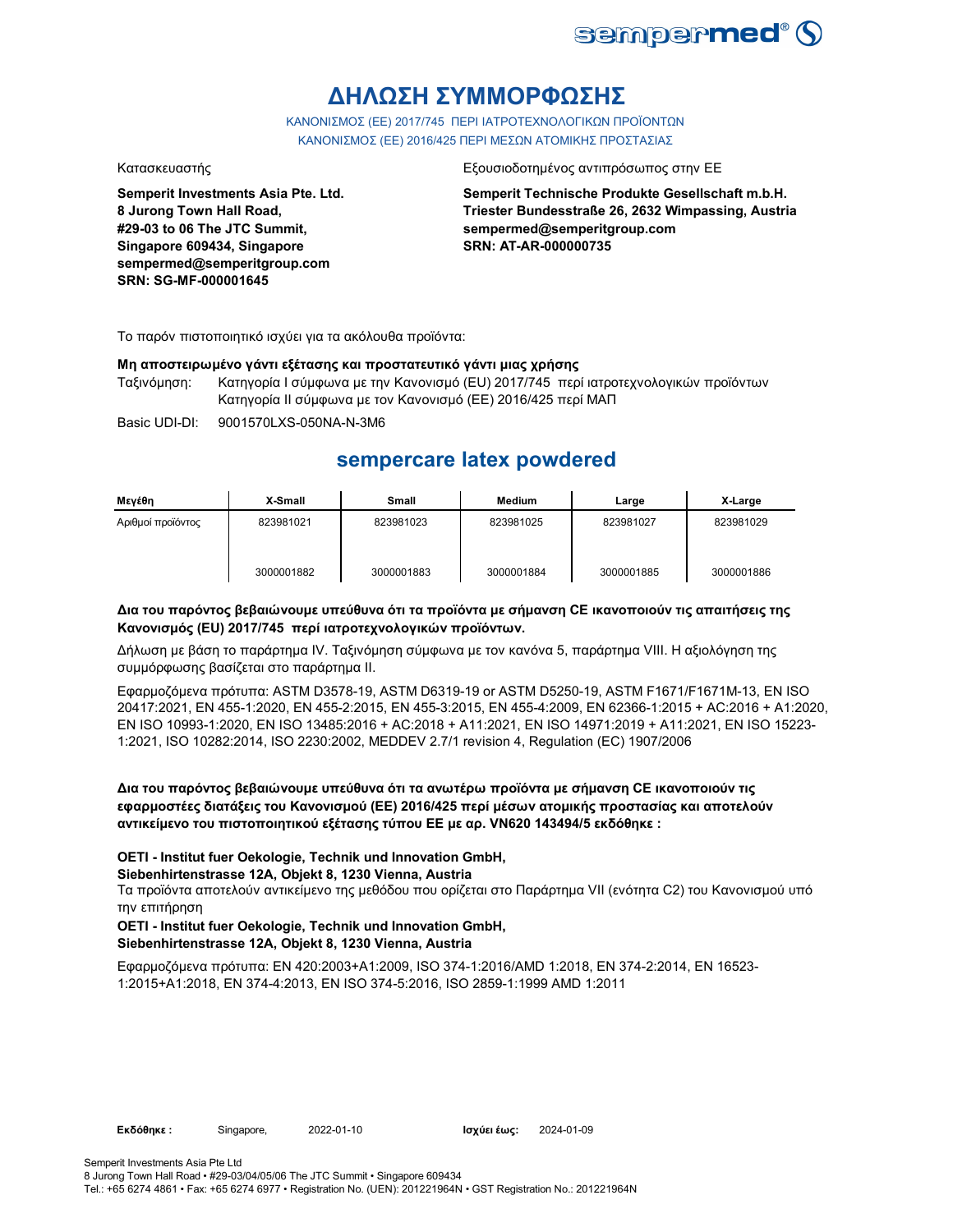

# **ДЕКЛАРАЦИЯ ЗА СЪВМЕСТИМОСТ НА**

РЕГЛАМЕНТ ЗА МЕДИЦИНСКИТЕ ПРОДУКТИ (EU) 2017/745 РЕГЛАМЕНТ (EU) 2016/425 ЗА ЛИЧНИТЕ ПРЕДПАЗНИ СРЕДСТВА

**Semperit Investments Asia Pte. Ltd. 8 Jurong Town Hall Road, #29-03 to 06 The JTC Summit, Singapore 609434, Singapore sempermed@semperitgroup.com SRN: SG-MF-000001645**

Производител Упълномощен представител в ЕС

**Semperit Technische Produkte Gesellschaft m.b.H. Triester Bundesstraße 26, 2632 Wimpassing, Austria sempermed@semperitgroup.com SRN: AT-AR-000000735**

Настоящият сертификат важи за следните продукти:

**Нестерилна ръкавица за преглед и предпазна ръкавици за еднократна употреба** Класификация: Клас I съгл. Регламент за медицинските продукти (EU) 2017/745

Категория III съгл. Регламент за ЛПС (EU) 2016/425

Basic UDI-DI: 9001570LXS-050NA-N-3M6

# **sempercare latex powdered**

| Размери              | X-Small    | Small      | <b>Medium</b> | Large      | X-Large    |
|----------------------|------------|------------|---------------|------------|------------|
| Номера на артикулите | 823981021  | 823981023  | 823981025     | 823981027  | 823981029  |
|                      | 3000001882 | 3000001883 | 3000001884    | 3000001885 | 3000001886 |

### **С настоящето потвърждаваме при самостоятелна отговорност, че продуктите с маркировка СЕ съответстват на изисквания от Регламент за медицинските продукти (EU) 2017/745.**

Декларация въз основа на приложение IV. Класификация съгласно правило 5, приложение VIII. Оценката на съответствието се основава на приложение II.

Приложими норми: ASTM D3578-19, ASTM D6319-19 or ASTM D5250-19, ASTM F1671/F1671M-13, EN ISO 20417:2021, EN 455-1:2020, EN 455-2:2015, EN 455-3:2015, EN 455-4:2009, EN 62366-1:2015 + AC:2016 + A1:2020, EN ISO 10993- 1:2020, EN ISO 13485:2016 + AC:2018 + A11:2021, EN ISO 14971:2019 + A11:2021, EN ISO 15223-1:2021, ISO 10282:2014, ISO 2230:2002, MEDDEV 2.7/1 revision 4, Regulation (EC) 1907/2006

### **С настоящето потвърждаваме при самостоятелна отговорност, че горепосочените продукти с маркировка СЕ съответстват на съществените разпоредби на Регламент (EU) 2016/425 за личните предпазни средства и са предмет на сертификата на ЕС за изследване на типа Nr. VN620 143494/5 издадено чрез:**

**OETI - Institut fuer Oekologie, Technik und Innovation GmbH, Siebenhirtenstrasse 12A, Objekt 8, 1230 Vienna, Austria**

**OETI - Institut fuer Oekologie, Technik und Innovation GmbH,**  Продуктите са предмет на процедурата съгл. Анекс VII (Модул С2) от Регламента под надзора на

### **Siebenhirtenstrasse 12A, Objekt 8, 1230 Vienna, Austria**

Приложими норми: EN 420:2003+A1:2009, ISO 374-1:2016/AMD 1:2018, EN 374-2:2014, EN 16523-1:2015+A1:2018, EN 374-4:2013, EN ISO 374-5:2016, ISO 2859-1:1999 AMD 1:2011

**Издадено на:** Singapore, 2022-01-10 **Важи до:** 2024-01-09